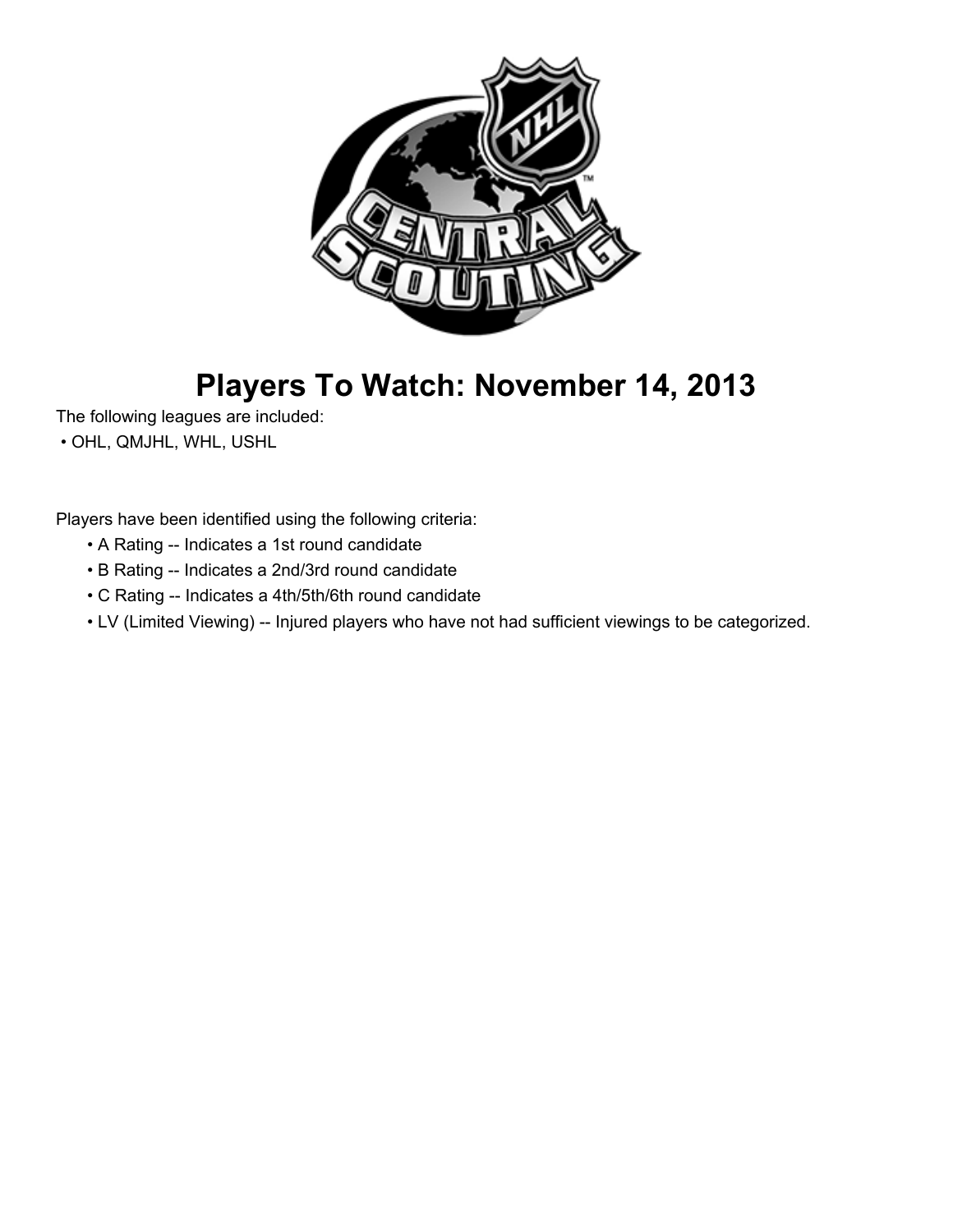

### **ONTARIO HOCKEY LEAGUE**

| <b>A Skaters</b> |
|------------------|
|------------------|

| д экацыя               |                     |             |            |           |         |           |    |
|------------------------|---------------------|-------------|------------|-----------|---------|-----------|----|
| <b>BENNETT, SAMUEL</b> | <b>KINGSTON</b>     | 20-Jun-1996 | 6'0.25"    | $178$ lbs | $\star$ | LW        | L. |
| <b>CLARKE, BLAKE</b>   | <b>NORTH BAY</b>    | 24-Jan-1996 | 6' 1.25"   | 199 lbs   |         | LW        | L. |
| DAL COLLE. MICHAEL     | <b>OSHAWA</b>       | 20-Jun-1996 | 6' 1.5"    | 179 lbs   |         | C/LW      | L. |
| EKBLAD, AARON          | <b>BARRIE</b>       | 07-Feb-1996 | 6'3.5"     | 216 lbs   |         | D         | R. |
| <b>FABBRI, ROBERT</b>  | <b>GUELPH</b>       | 22-Jan-1996 | 5' 10.0"   | $166$ lbs |         | C         | L. |
| HO-SANG, JOSHUA        | <b>WINDSOR</b>      | 22-Jan-1996 | $5'$ 11.0" | $166$ lbs |         | C         | R. |
| MCCANN, JARED          | SAULT STE, MARIE    | 31-May-1996 | 6'0.25"    | $179$ lbs |         | C         |    |
| MCKEOWN, ROLAND        | <b>KINGSTON</b>     | 20-Jan-1996 | 6'0.75"    | $197$ lbs |         | D         | R  |
| MISTELE, MATT          | <b>PLYMOUTH</b>     | 17-Oct-1995 | 6'2.0"     | 190 lbs   | $\star$ | <b>LW</b> | L. |
| PERLINI, BRENDAN       | <b>NIAGARA</b>      | 27-Apr-1996 | 6' 2.5"    | 205 lbs   | $\star$ | LW        | L. |
| RITCHIE, NICHOLAS      | <b>PETERBOROUGH</b> | 05-Dec-1995 | 6' 2.25"   | 231 lbs   | $\star$ | LW        | L. |
| <b>WATSON, SPENCER</b> | <b>KINGSTON</b>     | 25-Apr-1996 | 5'9.5"     | 166 lbs   |         | <b>RW</b> | R. |

| <b>B</b> Skaters         |                     |             |            |           |         |           |    |  |
|--------------------------|---------------------|-------------|------------|-----------|---------|-----------|----|--|
| CHATHAM, CONNOR          | <b>PLYMOUTH</b>     | 30-Oct-1995 | 6'2.0"     | 224 lbs   | $\star$ | <b>RW</b> | R  |  |
| CORNEL, ERIC             | <b>PETERBOROUGH</b> | 11-Apr-1996 | 6' 1.5"    | 186 lbs   |         | С         | R  |  |
| DEANGELO, ANTHONY        | <b>SARNIA</b>       | 24-Oct-1995 | 5' 10.75"  | $175$ lbs |         | D         | R  |  |
| <b>GOLDOBIN, NIKOLAY</b> | <b>SARNIA</b>       | 07-Oct-1995 | $5'$ 11.5" | 178 lbs   |         | <b>RW</b> | ч. |  |
| HAYDON, AARON            | <b>NIAGARA</b>      | 06-Jan-1996 | 6' 2.75"   | $197$ lbs |         | D         | R  |  |
| LEMIEUX, BRENDAN         | <b>BARRIE</b>       | 15-Mar-1996 | 6'0.0"     | 206 lbs   |         | <b>RW</b> | L. |  |
| <b>MACINNIS, RYAN</b>    | <b>KITCHENER</b>    | 14-Feb-1996 | 6'3.5"     | 185 lbs   |         | C         |    |  |
| PETERS, ALEX             | <b>PLYMOUTH</b>     | 02-Jul-1996 | 6'3.25"    | 207 lbs   |         | D         |    |  |
| YAZKOV, NIKITA           | <b>WINDSOR</b>      | 27-Feb-1996 | 6' 1.0"    | $187$ lbs |         | LW.       | R  |  |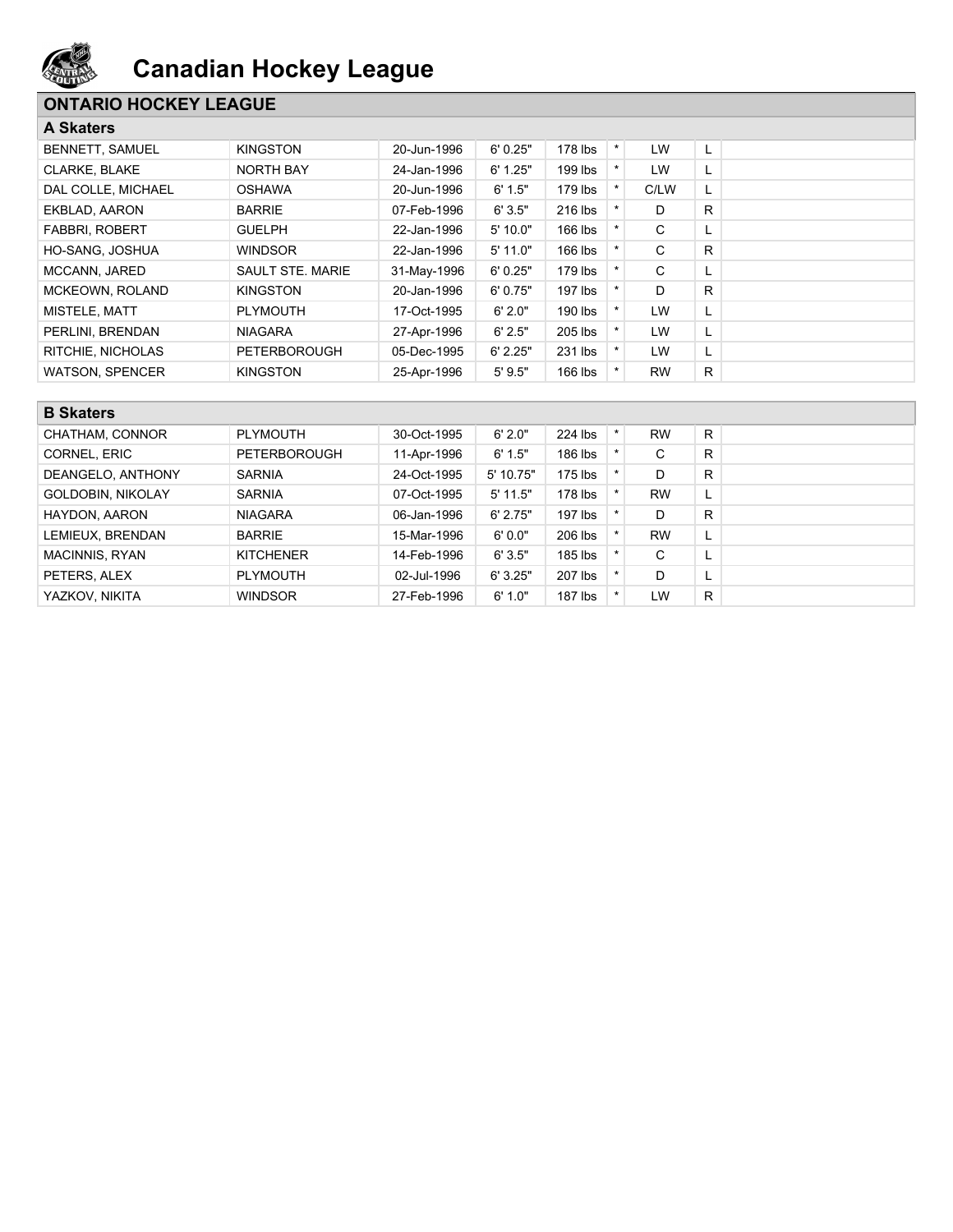

### **ONTARIO HOCKEY LEAGUE**

|  | <b>C Skaters</b> |  |  |
|--|------------------|--|--|
|  | AMADIO, MICHAE   |  |  |

| AMADIO, MICHAEL           | NORTH BAY          | 13-May-1996 | 6' 1.0"   | 190 lbs   | $^\star$ | С         | R |  |
|---------------------------|--------------------|-------------|-----------|-----------|----------|-----------|---|--|
| <b>BALTISBERGER, PHIL</b> | <b>GUELPH</b>      | 13-Nov-1995 | 6' 0.5"   | 212 lbs   | $\star$  | D         | Г |  |
| <b>BOURNE, DAMIAN</b>     | <b>MISSISSAUGA</b> | 11-Feb-1996 | 6' 4.0"   | 218 lbs   | $\star$  | LW        | L |  |
| <b>BUNTING, MICHAEL</b>   | SAULT STE. MARIE   | 17-Sep-1995 | 5' 11.0"  | 174 lbs   | $\star$  | LW        | Г |  |
| CENTORAME, SANTINO        | <b>LONDON</b>      | 28-Apr-1996 | 5' 10.25" | 182 lbs   | $\star$  | D         | R |  |
| DVORAK, CHRISTIAN         | <b>LONDON</b>      | 02-Feb-1996 | 6' 0.25"  | 178 lbs   | $\star$  | LW        | L |  |
| <b>HARGRAVE, BRETT</b>    | <b>OWEN SOUND</b>  | 16-Jan-1996 | 6' 3.25"  | 205 lbs   | $\star$  | <b>RW</b> | R |  |
| JAMES, CORDELL            | <b>BARRIE</b>      | 14-Jun-1996 | 6' 1.0"   | 190 lbs   | $\star$  | LW        | Г |  |
| JENKINS, KYLE             | SAULT STE. MARIE   | 22-Apr-1996 | 6'0.0"    | 166 lbs   | $\star$  | D         | Г |  |
| LABANC, KEVIN             | <b>BARRIE</b>      | 12-Dec-1995 | 5' 10.5"  | 186 lbs   | $\star$  | <b>RW</b> | R |  |
| LEBLANC, STEFAN           | <b>SUDBURY</b>     | 16-Mar-1996 | 5' 11.25" | 178 lbs   | $\star$  | D         | L |  |
| LINDO, JADEN              | OWEN SOUND         | 11-Jan-1996 | 6' 1.0"   | 201 lbs   | $\star$  | <b>RW</b> | R |  |
| LINTUNIEMI, ALEX          | <b>OTTAWA</b>      | 23-Sep-1995 | 6'3.0"    | 231 lbs   | $\star$  | D         | Г |  |
| MAGYAR, NICHOLAS          | <b>KITCHENER</b>   | 29-May-1996 | 6' 1.75"  | 194 lbs   | $\star$  | <b>RW</b> | R |  |
| MIDDLETON, JACOB          | <b>OTTAWA</b>      | 02-Jan-1996 | 6' 2.75"  | 208 lbs   | $\star$  | D         | Г |  |
| MIKULOVICH, ALEKSANDR     | <b>NIAGARA</b>     | 01-Jul-1996 | 6' 2.5"   | 206 lbs   | $\star$  | D         | Г |  |
| MOORE, BRYAN              | <b>SARNIA</b>      | 25-May-1994 | 5' 11.25" | 199 lbs   | $\star$  | <b>RW</b> | L |  |
| PROPHET, BRANDON          | <b>SAGINAW</b>     | 03-Jun-1996 | 6' 2.0"   | 202 lbs   | $\star$  | D         | L |  |
| RADDYSH, DARREN           | <b>ERIE</b>        | 28-Feb-1996 | 6'0.0"    | $182$ lbs | $\star$  | D         | R |  |
| RATHGEB, YANNICK          | <b>PLYMOUTH</b>    | 24-Oct-1995 | 6' 0.5"   | 189 lbs   | $\star$  | D         | R |  |
| ROBINSON, BRANDON         | <b>NORTH BAY</b>   | 13-Oct-1995 | 6' 2.75"  | 214 lbs   | $\star$  | LW        | L |  |
| SADOWY, DYLAN             | SAGINAW            | 02-Apr-1996 | 5' 11.75" | 183 lbs   | $\star$  | LW        | Г |  |
| <b>SCHMALZ, MATT</b>      | <b>SUDBURY</b>     | 21-Mar-1996 | 6' 5.25"  | 206 lbs   | $\star$  | <b>RW</b> | R |  |
| SIEBENALER, BLAKE         | <b>NIAGARA</b>     | 27-Feb-1996 | 6' 0.5"   | 192 lbs   | $\star$  | D         | R |  |
| SMITH, HUNTER             | <b>OSHAWA</b>      | 11-Sep-1995 | 6'6.5"    | 208 lbs   | $\star$  | <b>RW</b> | R |  |
| STERK, JOSHUA             | <b>OSHAWA</b>      | 17-Jan-1995 | 5' 11.25" | 175 lbs   | $\star$  | C         | Г |  |
| TOMASEK, DAVID            | <b>BELLEVILLE</b>  | 10-Feb-1996 | 6' 1.0"   | 180 lbs   |          | C         | R |  |
|                           |                    |             |           |           |          |           |   |  |
| <b>LV Skaters</b>         |                    |             |           |           |          |           |   |  |
| <b>VERBEEK, RYAN</b>      | <b>WINDSOR</b>     | 02-Jun-1996 | 5' 11.5"  | 190 lbs   |          | C         | L |  |
|                           |                    |             |           |           |          |           |   |  |
| <b>A Goaltenders</b>      |                    |             |           |           |          |           |   |  |
| NEDELJKOVIC, ALEX         | <b>PLYMOUTH</b>    | 07-Jan-1996 | 6'0.0"    | 184 lbs   | $^\star$ | G         | L |  |
|                           |                    |             |           |           |          |           |   |  |
| <b>B</b> Goaltenders      |                    |             |           |           |          |           |   |  |

| <b>BRANDON</b><br>HALVERSON. | <b>MARIE</b><br>SAUL | -1996<br>$\sim$<br>29-Mar-1 | 6'3.5" | '76 lbs |  | - |
|------------------------------|----------------------|-----------------------------|--------|---------|--|---|
| NIKITA<br>SEREBRYAKOV.       | <b>SAGINAW</b>       | -1995<br>n٠<br>$J$ I-Nov-11 | つら"    | '70 lbs |  | - |

| <b>C</b> Goaltenders |                |             |           |         |  |          |  |
|----------------------|----------------|-------------|-----------|---------|--|----------|--|
| APPLEBY, KEN         | <b>OSHAWA</b>  | 10-Apr-1995 | 6' 4.25"  | 207 lbs |  | ∽        |  |
| MANCINA, MATTHEW     | <b>GUELPH</b>  | 29-Apr-1996 | 6' 2.25"  | 178 lbs |  | <u>.</u> |  |
| <b>MORAN, BRENT</b>  | <b>NIAGARA</b> | 05-Jul-1996 | 6'3.5"    | 186 lbs |  | -        |  |
| WILLIAMS, DEVIN      | <b>ERIE</b>    | 30-Oct-1995 | 5' 11.75" | 165 lbs |  | ∽        |  |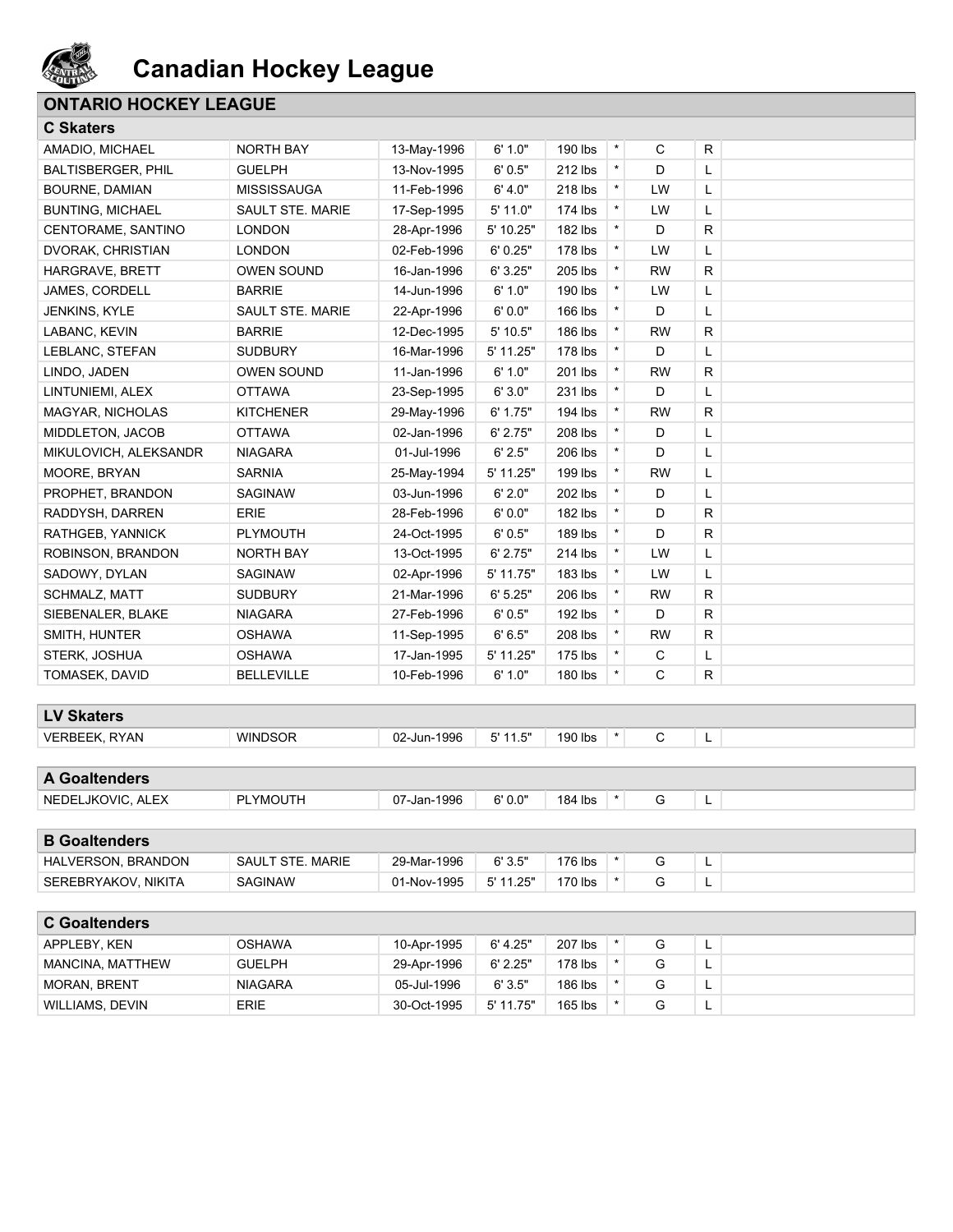

| <b>QUEBEC MAJOR JUNIOR HOCKEY LEAGUE</b> |                |             |            |           |     |   |  |
|------------------------------------------|----------------|-------------|------------|-----------|-----|---|--|
| <b>A Skaters</b>                         |                |             |            |           |     |   |  |
| BARBASHEV, IVAN                          | <b>MONCTON</b> | 14-Dec-1995 | 6'1.0"     | 185 lbs   | LW. | - |  |
| EHLERS, NIKOLAJ                          | HALIFAX        | 13-Feb-1996 | $5'$ 11.5" | $162$ lbs | LW. |   |  |
|                                          |                |             |            |           |     |   |  |
| <b>B</b> Skaters                         |                |             |            |           |     |   |  |

| --------              |                                         |             |            |           |           |          |  |
|-----------------------|-----------------------------------------|-------------|------------|-----------|-----------|----------|--|
| ARONSSON, EMIL        | <b>BLAINVILLE-</b><br><b>BOISBRIAND</b> | 08-Oct-1995 | 6'0.0"     | $187$ lbs | С         | <b>L</b> |  |
| AUBE-KUBEL, NICOLAS   | VAL-D'OR                                | 10-May-1996 | $5'$ 11.0" | 187 lbs   | <b>RW</b> | R        |  |
| AUDETTE, DANIEL       | <b>SHERBROOKE</b>                       | 06-May-1996 | 5' 8.0"    | $177$ lbs | LW        | <u>ь</u> |  |
| <b>BISHOP, CLARK</b>  | <b>CAPE BRETON</b>                      | 29-Mar-1996 | $5'$ 11.5" | 183 lbs   | C         |          |  |
| KARABACEK, VACLAV     | <b>GATINEAU</b>                         | 02-May-1996 | 5' 11.75"  | 182 lbs   | <b>RW</b> | R.       |  |
| NANTEL. JULIEN        | ROUYN-NORANDA                           | 06-Sep-1996 | 6'0.0"     | 193 lbs   | <b>RW</b> | <u>ь</u> |  |
| <b>VANIER, ALEXIS</b> | <b>BAIE-COMEAU</b>                      | 21-Dec-1995 | 6' 5.0"    | 225 lbs   | D         | ட        |  |

| <b>C Skaters</b>           |                                         |             |            |           |          |           |    |  |
|----------------------------|-----------------------------------------|-------------|------------|-----------|----------|-----------|----|--|
| BEAUDOIN, GUILLAUME        | <b>BLAINVILLE-</b><br><b>BOISBRIAND</b> | 24-Feb-1996 | 6'0.0"     | 182 lbs   | $\star$  | D         | L  |  |
| <b>BOIKOV, SERGEI</b>      | <b>DRUMMONDVILLE</b>                    | 24-Jan-1996 | 6' 1.0"    | $193$ lbs | $\star$  | D         | L  |  |
| <b>BROUILLARD, NIKOLAS</b> | <b>DRUMMONDVILLE</b>                    | 07-Feb-1995 | $5'$ 10.5" | 158 lbs   |          | D         | L. |  |
| DESCHAMPS, JONATHAN        | <b>SHERBROOKE</b>                       | 16-Apr-1996 | 6' 2.0"    | 205 lbs   | $\star$  | D         | L  |  |
| DONAGHEY, CODY             | QUEBEC                                  | 10-May-1996 | 6'0.5"     | 184 lbs   |          | D         | R  |  |
| GOULET, ALEXANDRE          | <b>CHARLOTTETOWN</b>                    | 05-Apr-1996 | 5' 11.0"   | 191 lbs   |          | C         | L. |  |
| HIGHMORE, MATTHEW          | <b>SAINT JOHN</b>                       | 27-Feb-1996 | $5'$ 10.5" | 170 lbs   | $\star$  | C         | L  |  |
| <b>HODGE, KRIS</b>         | <b>SHAWINIGAN</b>                       | 12-Oct-1995 | 6'0.5"     | 192 lbs   |          | LW        | L. |  |
| LALIBERTE, KEVIN           | <b>CHARLOTTETOWN</b>                    | 29-Jun-1996 | 6' 1.5"    | $178$ lbs |          | D.        | R  |  |
| LEBLANC, OLIVIER           | <b>SAINT JOHN</b>                       | 17-Feb-1996 | $5'$ 11.5" | 157 lbs   | $\star$  | D         | L  |  |
| MAHEUX, RAPHAEL            | QUEBEC                                  | 07-Jun-1996 | 6' 1.0"    | 212 lbs   |          | D         | L  |  |
| MANDAT, JAN                | <b>VICTORIAVILLE</b>                    | 18-Nov-1995 | $5'$ 11.5" | 196 lbs   | $\star$  | LW        | L. |  |
| <b>MOYNIHAN, DANIEL</b>    | <b>HALIFAX</b>                          | 08-Dec-1995 | 6'0.25"    | 180 lbs   | $\star$  | C         | L. |  |
| MURPHY, MATTHEW            | <b>HALIFAX</b>                          | 01-May-1995 | 6' 2.0"    | 202 lbs   |          | D         | L. |  |
| NEILL, CARL                | <b>SHERBROOKE</b>                       | 06-Jul-1996 | 6'0.5"     | 215 lbs   | $\star$  | D         | R  |  |
| PELLETIER, JULIEN          | <b>CAPE BRETON</b>                      | 28-Jun-1996 | $5'$ 11.0" | $177$ lbs | $^\star$ | LW        | L  |  |
| PEPIN, ALEXIS              | <b>CHARLOTTETOWN</b>                    | 24-Apr-1996 | 6' 2.0"    | 229 lbs   |          | LW        | L  |  |
| PERRON, FRANCIS            | ROUYN-NORANDA                           | 18-Apr-1996 | $5'$ 11.5" | $166$ lbs |          | C         | L. |  |
| SIMPSON, MARK              | <b>MONCTON</b>                          | 24-Apr-1995 | 6' 5.0"    | $179$ lbs | $^\star$ | C         | L  |  |
| SMALLMAN, SPENCER          | <b>SAINT JOHN</b>                       | 09-Sep-1996 | $5'$ 11.5" | $187$ lbs | $\star$  | <b>RW</b> | R. |  |
| SWEENEY, JACOB             | <b>MONCTON</b>                          | 01-Mar-1995 | 6' 4.0"    | 218 lbs   | $^\star$ | D         | L. |  |

| <b>LV Skaters</b>     |                      |                  |                          |         |   |  |
|-----------------------|----------------------|------------------|--------------------------|---------|---|--|
| JURA.<br><b>SISKA</b> | <b>JOHN</b><br>SAINT | $-1996$<br>-May- | 6' 2.0"<br>$\sim$ $\sim$ | 194 lbs | - |  |
|                       |                      |                  |                          |         |   |  |

| <b>B</b> Goaltenders |                 |             |         |         |  |   |  |
|----------------------|-----------------|-------------|---------|---------|--|---|--|
| BOUCHARD, KEVEN      | VAL-D'OR        | 19-Apr-1996 | 6'2.0"  | 205 lbs |  | - |  |
| MCDONALD, MASON      | ACADIE-BATHURST | 23-Apr-1996 | 6' 4.0" | 177 lbs |  |   |  |

| <b>C</b> Goaltenders  |                      |             |            |           |  |  |   |  |  |  |
|-----------------------|----------------------|-------------|------------|-----------|--|--|---|--|--|--|
| BILLIA, JULIO         | <b>CHICOUTIMI</b>    | 12-Mar-1996 | $5'$ 10.5" | 164 lbs   |  |  | ∽ |  |  |  |
| BRASSARD, ERIC        | <b>CHARLOTTETOWN</b> | 05-May-1995 | 6'1.0"     | $167$ lbs |  |  | ∽ |  |  |  |
| GUINDON, LOUIS-PHILIP | <b>DRUMMONDVILLE</b> | 21-Apr-1995 | 6' 1.0"    | 181 lbs   |  |  | ∽ |  |  |  |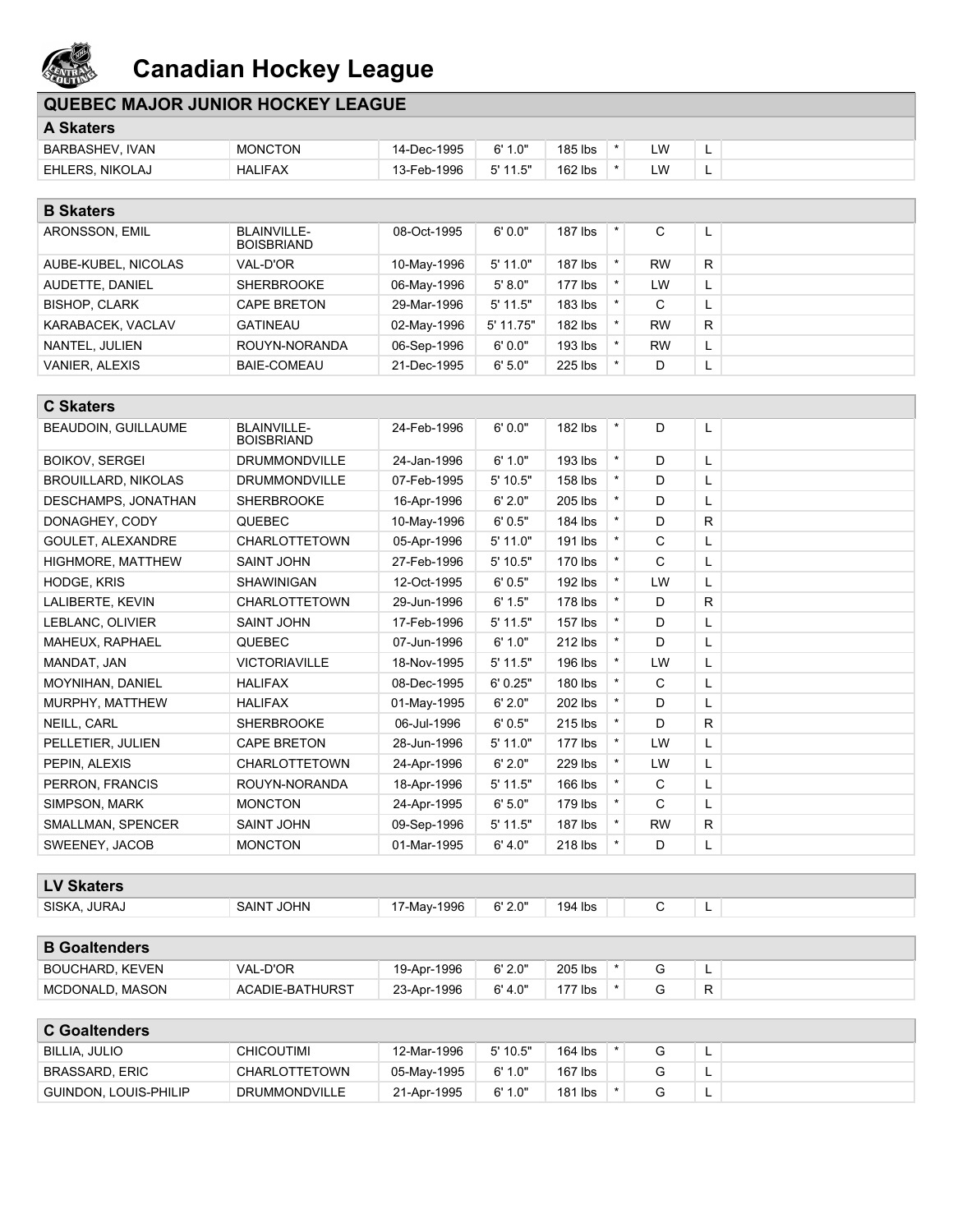

## **WESTERN HOCKEY LEAGUE**

| <b>A Skaters</b>      |                      |             |            |           |         |           |    |  |
|-----------------------|----------------------|-------------|------------|-----------|---------|-----------|----|--|
| DE LEO, CHASE         | <b>PORTLAND</b>      | 25-Oct-1995 | 5'9.0"     | $177$ lbs | $\star$ | C         |    |  |
| DRAISAITL, LEON       | PRINCE ALBERT        | 27-Oct-1995 | 6' 1.75"   | 208 lbs   |         | С         | ш. |  |
| FLEURY, HAYDN         | RED DEER             | 08-Jul-1996 | 6'2.5"     | 198 lbs   |         | D         |    |  |
| HONKA, JULIUS         | <b>SWIFT CURRENT</b> | 03-Dec-1995 | $5'$ 10.5" | 178 lbs   |         | D         | R. |  |
| <b>MARTIN, BRYCEN</b> | <b>SWIFT CURRENT</b> | 09-May-1996 | 6' 1.75"   | 182 lbs   |         | D         | ┕  |  |
| <b>REINHART, SAM</b>  | <b>KOOTENAY</b>      | 06-Nov-1995 | 6'0.75"    | 185 lbs   |         | C         | R. |  |
| SCHERBAK, NIKITA      | <b>SASKATOON</b>     | 30-Dec-1995 | 6'0.0"     | $172$ lbs |         | LW        | L. |  |
| <b>VIRTANEN, JAKE</b> | <b>CALGARY</b>       | 17-Aug-1996 | 6'0.75"    | 208 lbs   |         | <b>RW</b> | R. |  |

| --------                 |                  |             |           |           |           |    |  |
|--------------------------|------------------|-------------|-----------|-----------|-----------|----|--|
| <b>BLEACKLEY, CONNER</b> | <b>RED DEER</b>  | 07-Feb-1996 | 6'0.5"    | 192 lbs   | <b>RW</b> | R  |  |
| HAWRYLUK, JAYCE          | <b>BRANDON</b>   | 01-Jan-1996 | 5' 10.25" | $190$ lbs |           | R. |  |
| HICKETTS, JOSEPH         | <b>VICTORIA</b>  | 04-May-1996 | 5'7.25"   | 180 lbs   |           | R  |  |
| <b>IVERSON, KEEGAN</b>   | <b>PORTLAND</b>  | 05-Apr-1996 | 6'0.75"   | $219$ lbs |           | R  |  |
| NOGIER, NELSON           | <b>SASKATOON</b> | 27-May-1996 | 6' 2.25"  | $191$ lbs |           | R  |  |
| POINT, BRAYDEN           | MOOSE JAW        | 13-Mar-1996 | 5'9.5"    | 160 lbs   | ັ         | R  |  |

| <b>C Skaters</b>         |                      |             |            |           |         |              |    |  |
|--------------------------|----------------------|-------------|------------|-----------|---------|--------------|----|--|
| <b>BAILLIE, TYSON</b>    | <b>KELOWNA</b>       | 16-Nov-1995 | 5'9.5"     | 188 lbs   | $\star$ | C            | R. |  |
| CAVE, COLBY              | <b>SWIFT CURRENT</b> | 26-Dec-1994 | 6'0.0"     | 189 lbs   |         | C            | L  |  |
| DUKE, REID               | <b>LETHBRIDGE</b>    | 28-Jan-1996 | $5'$ 11.5" | 189 lbs   |         | C            | R. |  |
| FAZLEEV, RADEL           | <b>CALGARY</b>       | 07-Jan-1996 | 6'0.75"    | 176 lbs   |         | C            | L. |  |
| <b>GARDINER, REID</b>    | PRINCE ALBERT        | 19-Jan-1996 | $5'$ 10.5" | 183 lbs   |         | C            | R  |  |
| <b>GUTIERREZ, JUSTIN</b> | <b>TRI-CITY</b>      | 22-Dec-1995 | 6'3.75"    | 184 lbs   |         | LW           | L. |  |
| HARLACHER, EDSON         | <b>KAMLOOPS</b>      | 22-Jan-1996 | 6' 2.0"    | $187$ lbs |         | D            | L. |  |
| <b>IRVING, AARON</b>     | <b>EDMONTON</b>      | 03-Mar-1996 | 6'0.5"     | 189 lbs   | $\star$ | D            | R. |  |
| KIRKLAND, JUSTIN         | <b>KELOWNA</b>       | 02-Aug-1996 | 6' 2.25"   | $175$ lbs |         | <b>RW</b>    | R  |  |
| LEEDAHL, DAWSON          | <b>EVERETT</b>       | 19-Mar-1996 | 6'0.5"     | 194 lbs   |         | C            | L. |  |
| LIPSBERGS, ROBERTS       | <b>SEATTLE</b>       | 29-Jul-1994 | 5' 10.0"   | 198 lbs   |         | LW           | L. |  |
| MAYO, DYSIN              | <b>EDMONTON</b>      | 17-Aug-1996 | 5' 11.75"  | 181 lbs   | $\star$ | D            | R  |  |
| NIKOLISHIN, IVAN         | <b>EVERETT</b>       | 12-Apr-1996 | 5' 8.25"   | 158 lbs   |         | $\mathsf{C}$ | L. |  |
| QUENNEVILLE, JOHN        | <b>BRANDON</b>       | 16-Apr-1996 | 6'0.5"     | 182 lbs   |         | LW           | L. |  |
| REHILL, RYAN             | <b>KAMLOOPS</b>      | 07-Nov-1995 | 6' 2.0"    | 210 lbs   | $\star$ | D            | R  |  |
| SANDHU, TYLER            | <b>EVERETT</b>       | 07-Jan-1996 | 5' 10.0"   | 162 lbs   |         | C            | L  |  |
| SCHOENBORN, ALEX         | <b>PORTLAND</b>      | 12-Dec-1995 | 6'0.5"     | 196 lbs   |         | <b>RW</b>    | R. |  |
| SLEPTSOV, ALEXEI         | MOOSE JAW            | 01-Feb-1996 | $5'$ 11.5" | 160 lbs   |         | D            | R. |  |
| STADEL, RILEY            | <b>KELOWNA</b>       | 16-Jan-1996 | 5'9.5"     | $166$ lbs |         | D            | L  |  |
| THOMAS, BEN              | <b>CALGARY</b>       | 28-May-1996 | 6' 1.25"   | 192 lbs   |         | D            | R  |  |
| <b>TURGEON, DOMINIC</b>  | <b>PORTLAND</b>      | 25-Feb-1996 | 6' 1.75"   | 198 lbs   | $\star$ | C            | L  |  |

| <b>LV Skaters</b>        |                 |             |           |         |    |          |  |
|--------------------------|-----------------|-------------|-----------|---------|----|----------|--|
| FAITH, TANNER            | <b>KOOTENAY</b> | 05-Oct-1995 | 6'3.25"   | 211 lbs |    | R        |  |
| <b>VICKERMAN, TAYLOR</b> | <b>TRI-CITY</b> | 12-Apr-1996 | 5' 11.25" | 194 lbs | LW | <u>.</u> |  |

| <b>B</b> Goaltenders |  |
|----------------------|--|
|                      |  |

|  | LOTZ.<br>AUSTIN | <b>EVERETT</b> | -May-1995<br>$\sim$ | 6' 0.0" | 188 lbs<br>. |  |  | - |
|--|-----------------|----------------|---------------------|---------|--------------|--|--|---|
|--|-----------------|----------------|---------------------|---------|--------------|--|--|---|

| <b>C</b> Goaltenders |                  |             |         |           |  |  |  |  |  |  |
|----------------------|------------------|-------------|---------|-----------|--|--|--|--|--|--|
| EDMONDS. TY          | PRINCE GEORGE    | 20-Aug-1996 | 6' 1.5" | $174$ lbs |  |  |  |  |  |  |
| MOODIE. ALEXANDER    | <b>SASKATOON</b> | 16-Mar-1995 | 6'0.5"  | $182$ lbs |  |  |  |  |  |  |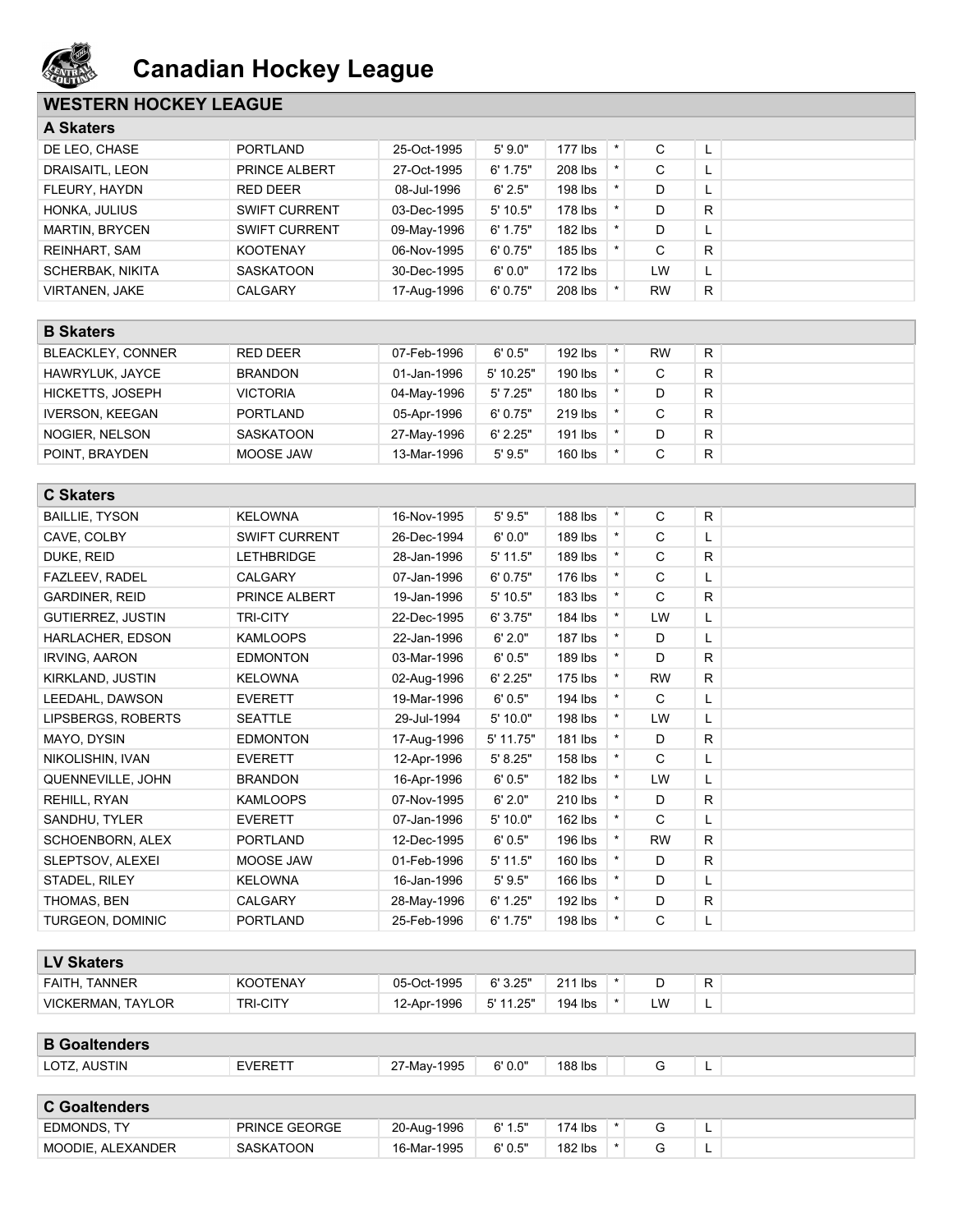

# **United States Hockey League**

### **UNITED STATES HOCKEY LEAGUE**

| <b>A Skaters</b>      |                  |             |            |         |    |    |                      |
|-----------------------|------------------|-------------|------------|---------|----|----|----------------------|
| LARKIN, DYLAN         | <b>USA U-18</b>  | 30-Jul-1996 | 6'0.75"    | 190 lbs |    |    | U OF MICHIGAN (2014) |
| MILANO, SONNY         | <b>USA U-18</b>  | 12-May-1996 | 5' 11.5"   | 183 lbs | LW |    | NOTRE DAME (2014)    |
| <b>SCHMALTZ, NICK</b> | <b>GREEN BAY</b> | 23-Feb-1996 | $5'$ 11.5" | 172 lbs |    | R. | NORTH DAKOTA (2014)  |

| <b>B</b> Skaters     |                    |             |             |           |         |           |    |                                 |
|----------------------|--------------------|-------------|-------------|-----------|---------|-----------|----|---------------------------------|
| <b>BJORK, ANDERS</b> | <b>USA U-18</b>    | 05-Aug-1996 | $5'$ 11.75" | 182 lbs   | $\star$ | <b>LW</b> |    | NOTRE DAME (2015)               |
| COLLINS, RYAN        | <b>USA U-18</b>    | 06-May-1996 | 6' 5.0"     | 202 lbs   |         | D         | R  | U OF MINNESOTA (2014)           |
| DOUGHERTY, JACK      | <b>USA U-18</b>    | 25-May-1996 | 6' 1.0"     | 186 lbs   |         | D         | R. | U OF WISCONSIN (2014)           |
| EISERMAN, SHANE      | <b>DUBUQUE</b>     | 10-Oct-1995 | 6' 1.5"     | 200 lbs   |         | <b>LW</b> |    | NEW HAMPSHIRE (2014)            |
| GLOVER, JACK         | <b>USA U-18</b>    | 17-May-1996 | 6'3.25"     | 190 lbs   | $\star$ | D         | R  | U OF MINNESOTA (2014)           |
| HITCHCOCK, RYAN      | <b>USA U-18</b>    | 30-Mar-1996 | 5'10.0"     | 170 lbs   |         | LW        |    | <b>YALE (2014)</b>              |
| JACOBS, JOSH         | <b>INDIANA</b>     | 15-Feb-1996 | 6' 1.75"    | 193 lbs   | $\star$ | D         | R  | MICHIGAN STATE (2014)           |
| MACLEOD, JOHNATHAN   | <b>USA U-18</b>    | 02-Jun-1996 | 6' 1.5"     | 200 lbs   |         | D         | R  | <b>BOSTON UNIVERSITY (2014)</b> |
| MALONE, SEAMUS       | <b>DUBUQUE</b>     | 06-May-1996 | $5'$ 9.25"  | 165 lbs   | $\star$ | C         |    | U OF WISCONSIN (2015)           |
| MANTHA, RYAN         | SIOUX CITY         | 18-Jun-1996 | 6' 4.5"     | 225 lbs   | $\star$ | D         | R  | NORTH DAKOTA (2014)             |
| MILAN, CODY          | <b>SIOUX FALLS</b> | 11-Apr-1996 | 6'0.75"     | 178 lbs   |         | C         | R  | MICHIGAN STATE (2014)           |
| POGANSKI, AUSTIN     | <b>TRI-CITY</b>    | 16-Feb-1996 | 6' 1.25"    | 198 lbs   | $\star$ | <b>RW</b> | R  | NORTH DAKOTA (2014)             |
| TUCH, ALEX           | <b>USA U-18</b>    | 10-May-1996 | 6'3.5"      | 213 lbs   |         | <b>RW</b> | R. | <b>BOSTON COLLEGE (2014)</b>    |
| <b>WILKIE, CHRIS</b> | <b>TRI-CITY</b>    | 10-Jul-1996 | $5'$ 10.5"  | $183$ lbs |         | С         | R. | NORTH DAKOTA (2014)             |

| <b>C Skaters</b>      |                   |             |            |           |          |           |    |                          |
|-----------------------|-------------------|-------------|------------|-----------|----------|-----------|----|--------------------------|
| ANGELLO, ANTHONY      | <b>OMAHA</b>      | 06-Mar-1996 | 6'3.75"    | 190 lbs   | $\ast$   | C         | R  | <b>CORNELL (2015)</b>    |
| BELPEDIO, LOUIS       | <b>USA U-18</b>   | 14-May-1996 | 5' 10.5"   | 193 lbs   | $\star$  | D         | R  | MIAMI U. (2014)          |
| BILLITIER, NATHAN     | <b>USA U-18</b>   | 20-May-1996 | $5'$ 11.0" | 180 lbs   | $\star$  | D         |    | NOTRE DAME (2014)        |
| <b>FRIEDMAN, MARK</b> | <b>WATERLOO</b>   | 25-Dec-1995 | $5'$ 10.5" | 185 lbs   | $^\star$ | D         | R. | BOWLING GREEN (2014)     |
| <b>GERSICH, SHANE</b> | <b>USA U-18</b>   | 10-Jul-1996 | $5'$ 11.0" | 175 lbs   | $\star$  | C/LW      |    | NORTH DAKOTA (2014)      |
| HILLMAN, BLAKE        | <b>DUBUQUE</b>    | 26-Jan-1996 | 6' 1.0"    | 170 lbs   | $\star$  | D         | L. |                          |
| HOPPONEN, WALTTERI    | SIOUX CITY        | 04-Feb-1996 | 6' 1.25"   | $187$ lbs |          | LW        | L. |                          |
| <b>KERR, KEVIN</b>    | <b>TRI-CITY</b>   | 09-Feb-1996 | 5' 10.5"   | 175 lbs   | $\star$  | D         |    | PENN STATE (2014)        |
| KUHLMAN, KARSON       | <b>DUBUQUE</b>    | 26-Sep-1995 | 5'10.0"    | 175 lbs   | $\star$  | <b>RW</b> | R. | U MINN-DULUTH (2014)     |
| LETUNOV, MAXIM        | YOUNGSTOWN        | 20-Feb-1996 | 6' 2.25"   | 155 lbs   | $\star$  | C         |    | BOSTON UNIVERSITY (2014) |
| MOESER, JANIK         | <b>MUSKEGON</b>   | 26-Sep-1995 | 5' 10.5"   | $187$ lbs | $^\star$ | D         |    | OHIO STATE (2014)        |
| PICCINICH, JOHN       | <b>YOUNGSTOWN</b> | 12-Jun-1996 | $5'$ 11.5" | 190 lbs   |          | <b>RW</b> | R  | BOSTON UNIVERSITY (2014) |
| PIONK, NEAL           | SIOUX CITY        | 29-Jul-1995 | 5' 11.0"   | 170 lbs   | $\star$  | D         | R  | U MINN-DULUTH (2015)     |
| PRITCHARD, JACOB      | <b>INDIANA</b>    | 09-Apr-1995 | 5' 11.75"  | 178 lbs   |          | <b>LW</b> |    | ST. LAWRENCE (2014)      |
| SHERWOOD, KIEFER      | YOUNGSTOWN        | 31-Mar-1995 | 5' 11.25"  | 180 lbs   |          | C/RW      | R  | MIAMI U. (2015)          |
| STEVENS, NOLAN        | <b>USA U-18</b>   | 22-Jul-1996 | 6' 2.75"   | $183$ lbs | $\star$  | C         |    | NORTHEASTERN (2014)      |
| STORK, LUKE           | YOUNGSTOWN        | 13-Apr-1995 | $5'$ 11.5" | 180 lbs   | $\star$  | C         |    | OHIO STATE (2014)        |
| <b>WARNER, HUNTER</b> | <b>WATERLOO</b>   | 21-Sep-1995 | 6' 2.25"   | 202 lbs   | $\star$  | D         | R. | MINNESOTA STATE (2014)   |
| WEGWERTH, JOE         | <b>USA U-18</b>   | 16-Jun-1996 | 6'3.0"     | 230 lbs   |          | RW        | R. | NOTRE DAME (2014)        |

#### **LV Skaters**

- COURTNALL, LAWTON WATERLOO 07-Mar-1996 5'11.0" 172 lbs \* LW L
	-
- 

| <b>B</b> Goaltenders |          |             |          |         |  |                       |
|----------------------|----------|-------------|----------|---------|--|-----------------------|
| MINNEY, EDWIN        | USA U-18 | 29-Mar-1996 | 6' 4.25" | 191 lbs |  | MICHIGAN STATE (2014) |
| WEYRICK, BLAKE       | USA U-18 | 05-Feb-1996 | 6'3.0"   | 203 lbs |  |                       |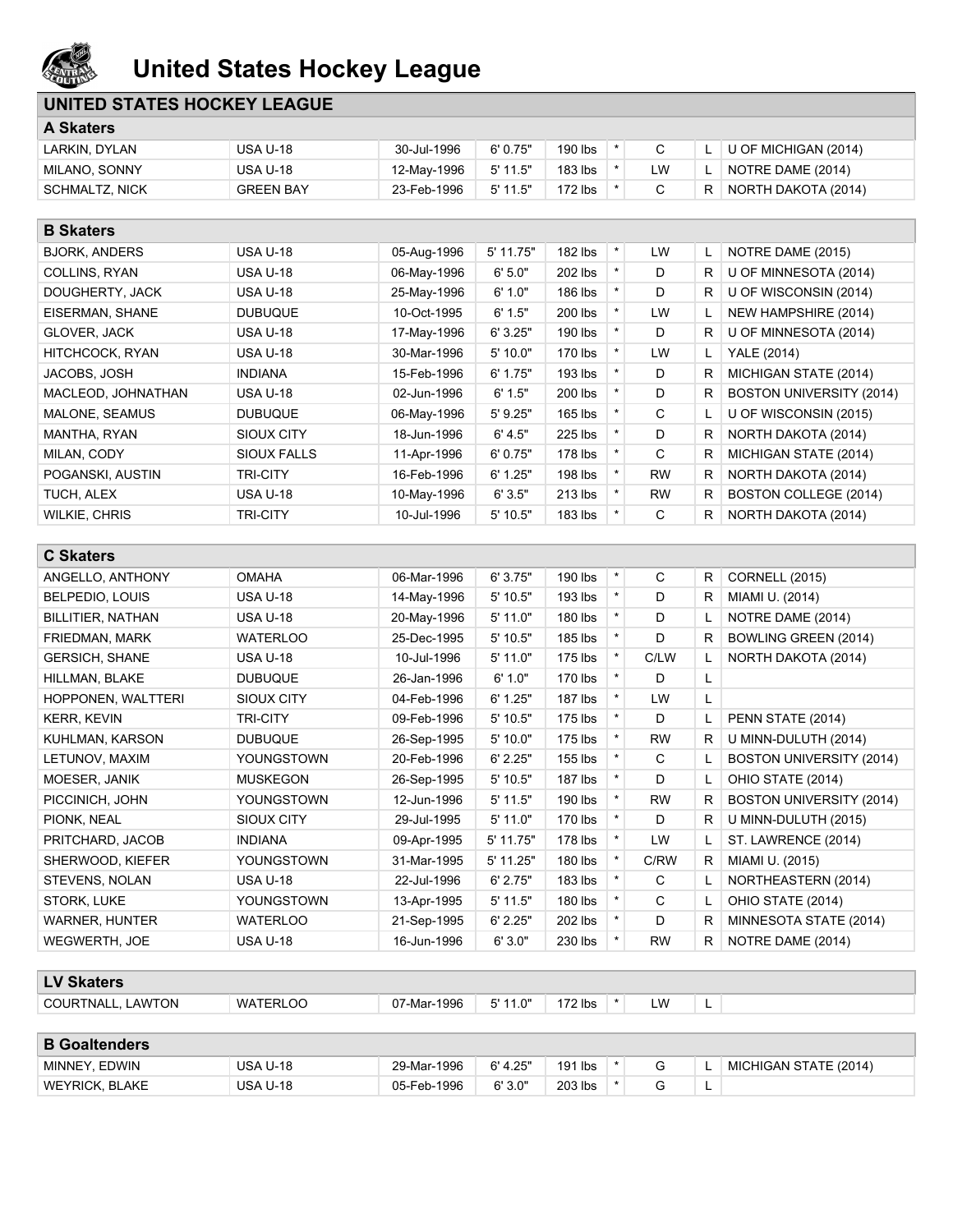

# **United States Hockey League**

### **UNITED STATES HOCKEY LEAGUE**

| <b>C</b> Goaltenders    |                  |             |            |         |  |   |                       |
|-------------------------|------------------|-------------|------------|---------|--|---|-----------------------|
| HACKETT, CAMERON        | <b>GREEN BAY</b> | 01-Jun-1996 | 6'0.75"    | 208 lbs |  |   | <b>CORNELL (2014)</b> |
| LAVIGNE, HAYDEN         | <b>TRI-CITY</b>  | 07-Apr-1996 | $6'$ 2.75" | 182 lbs |  |   | U OF MICHIGAN (2015)  |
| <b>SCHIERHORN, ERIC</b> | <b>MUSKEGON</b>  | 09-Feb-1996 | $5'$ 11.5" | 184 lbs |  | - |                       |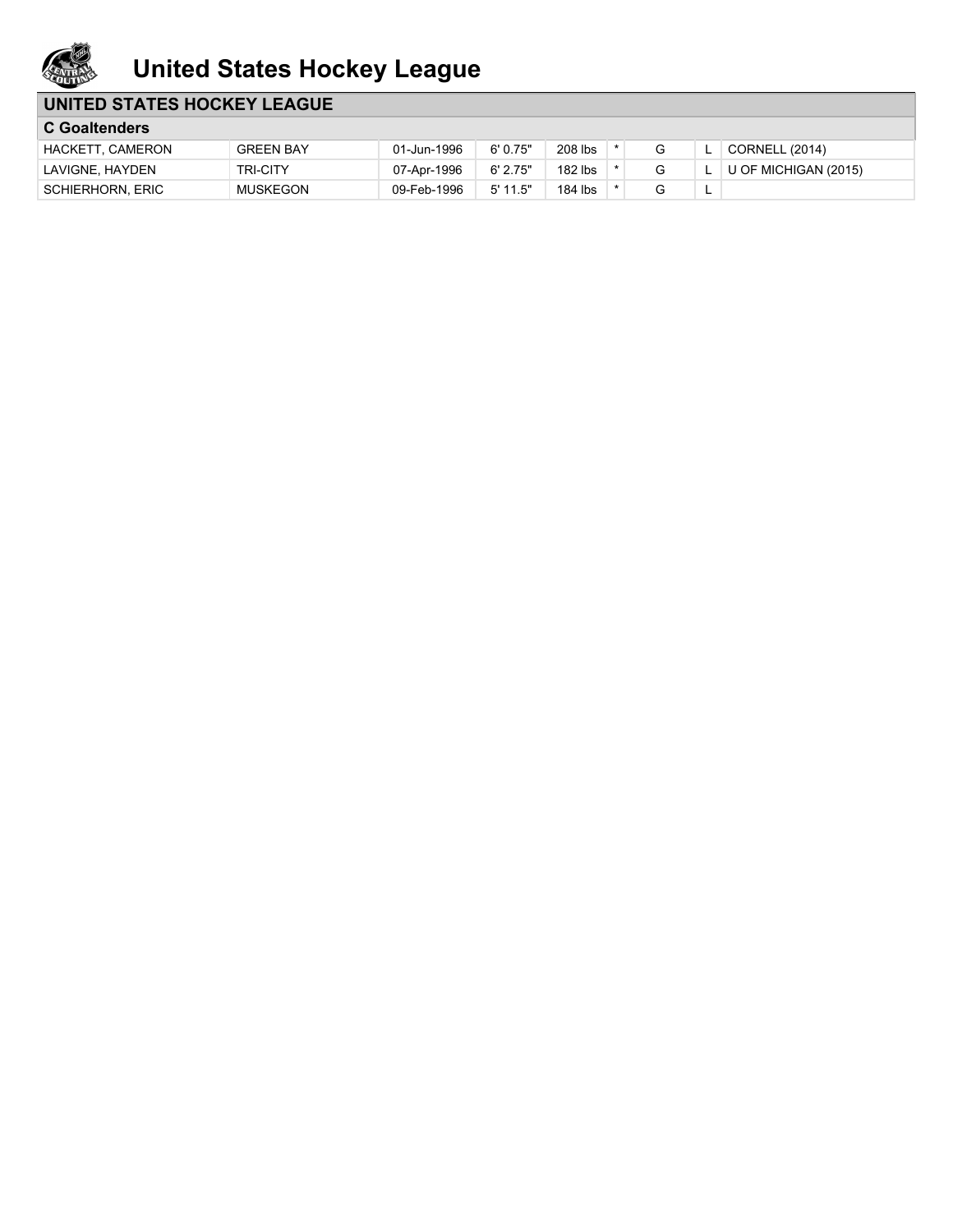

# **Players To Watch: November 14, 2013**

North American Junior, High School and Midget Leagues or Programs are included.

Players have been identified using the following criteria:

- A Rating -- Indicates a 1st round candidate
- B Rating -- Indicates a 2nd/3rd round candidate
- C Rating -- Indicates a 4th/5th/6th round candidate
- LV (Limited Viewing) -- Injured players who have not had sufficient viewings to be categorized.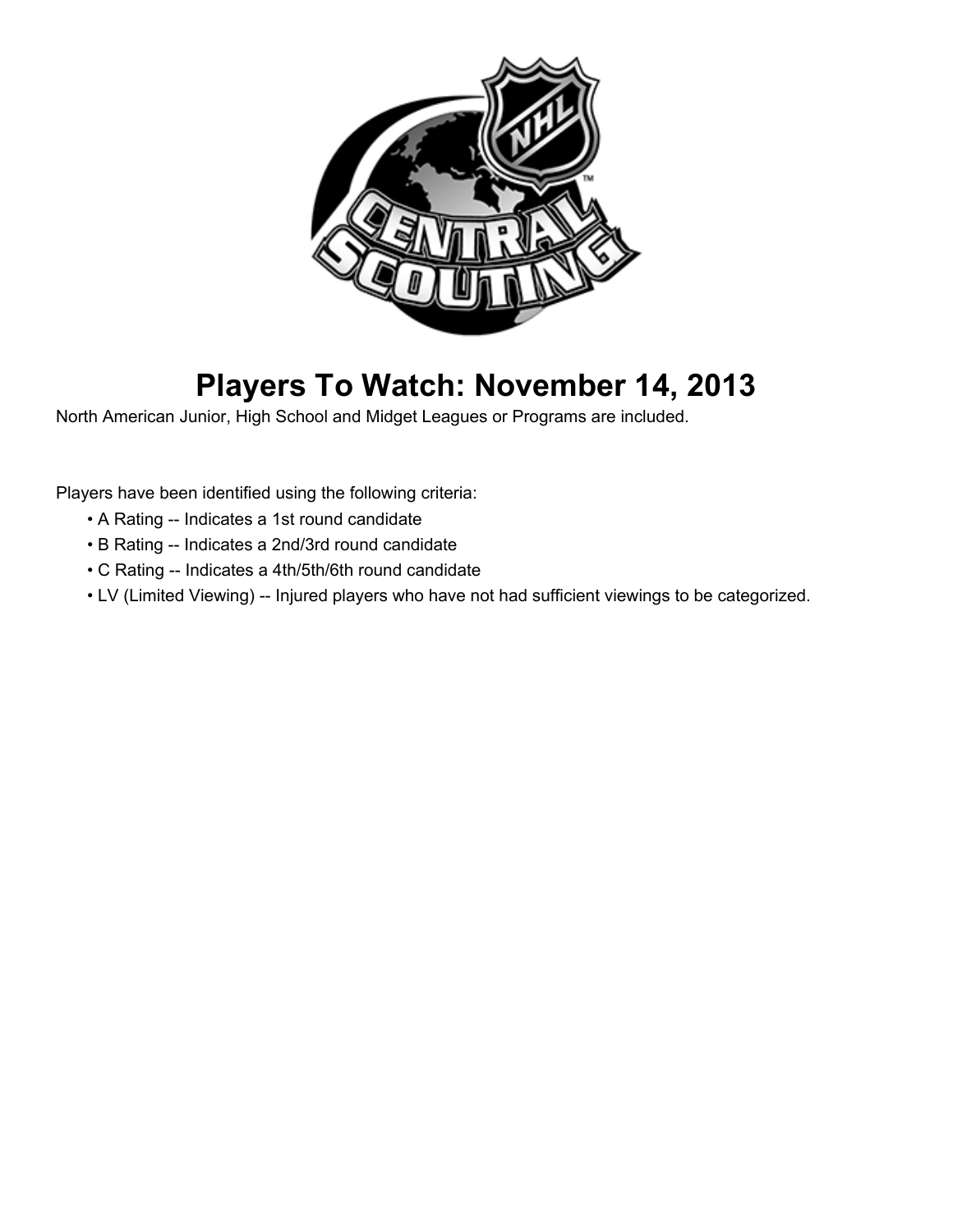

# **Canadian Junior Hockey Leagues**

### **ALBERTA JUNIOR HOCKEY LEAGUE**

| <b>C Skaters</b>       |                     |             |            |           |      |          |                       |
|------------------------|---------------------|-------------|------------|-----------|------|----------|-----------------------|
| <b>BUSCH, TYLER</b>    | <b>SPRUCE GROVE</b> | 03-Jan-1996 | 6' 1.5"    | 171 lbs   | C    |          |                       |
| DONALD, MARSHALL       | SHERWOOD PARK       | 10-Jun-1995 | 6'0.0"     | $173$ lbs | D    |          | NORTHERN MICH. (2014) |
| <b>GARDNER, RHETT</b>  | <b>OKOTOKS</b>      | 28-Feb-1996 | 6'2.0"     | $192$ lbs | C    | R        | NORTH DAKOTA (2015)   |
| <b>HICKEY, BRANDON</b> | <b>SPRUCE GROVE</b> | 13-Apr-1996 | 6' 1.5"    | $177$ lbs | D    | <b>L</b> |                       |
| JONES, NICHOLAS        | SHERWOOD PARK       | 02-Jun-1996 | 5'10.0"    | $173$ lbs | C/RW | R.       | OHIO STATE (2014)     |
| MACMASTER, TANNER      | CAMROSE             | 01-Aug-1996 | $5'$ 9.25" | $156$ lbs | С    |          | BOSTON COLLEGE (2014) |

#### **BRITISH COLUMBIA HOCKEY LEAGUE**

| <b>C Skaters</b>        |                     |             |            |         |         |           |    |                         |
|-------------------------|---------------------|-------------|------------|---------|---------|-----------|----|-------------------------|
| <b>BLACKLOCK, MASON</b> | <b>VERNON</b>       | 23-Feb-1994 | 6' 1.25"   | 199 lbs | $\star$ | С         |    | MICHIGAN TECH (2014)    |
| COULOMBE, ALEXANDRE     | <b>PENTICTON</b>    | 09-Apr-1995 | 6'3.25"    | 193 lbs |         | D         |    | U OF VERMONT (2014)     |
| GILLIES, ALEX           | <b>SALMON ARM</b>   | 19-May-1995 | $5'$ 11.0" | 180 lbs |         | LW        |    | MICHIGAN TECH (2014)    |
| HANNOUN, DEMICO         | <b>VERNON</b>       | 04-Oct-1995 | $5'$ 11.5" | 186 lbs |         | C         | R  | MICHIGAN TECH (2014)    |
| RAMSEY, JACK            | <b>PENTICTON</b>    | 02-Nov-1995 | 6' 2.5"    | 175 lbs |         | <b>RW</b> | R. | U OF MINNESOTA (2014)   |
| RIPLEY, LUKE            | <b>POWELL RIVER</b> | 16-Apr-1994 | 6' 4.75"   | 190 lbs |         | D         |    | NOTRE DAME (2014)       |
| ROCKWOOD, ADAM          | COQUITLAM           | 22-Sep-1995 | 5'9.5"     | 160 lbs |         | LW        | L. |                         |
| WIGHT, JEFF             | <b>MERRITT</b>      | 04-Dec-1995 | 6' 1.5"    | 180 lbs |         | C/LW      |    | U OF CONNECTICUT (2015) |

## **C Goaltenders**

| È<br>-<br>.<br>$\sim$<br>.<br>.<br>$\sim$ | MISK.<br>INI | ١N | 1995<br>Jul- | --- | / Ibs |  |  |  |  |
|-------------------------------------------|--------------|----|--------------|-----|-------|--|--|--|--|
|-------------------------------------------|--------------|----|--------------|-----|-------|--|--|--|--|

| <b>CENTRAL CANADA HOCKEY LEAGUE</b> |                       |             |            |           |  |                     |
|-------------------------------------|-----------------------|-------------|------------|-----------|--|---------------------|
| <b>C</b> Skaters                    |                       |             |            |           |  |                     |
| <b>GARVEY BRETT</b>                 | <b>BROCKVILLE</b>     | 13-Jan-1996 | $5'$ 11.0" | 176 lbs   |  | CLARKSON (2014)     |
| SUMMERS, KELLY                      | <b>CARLETON PLACE</b> | 29-Apr-1996 | 6' 1.75"   | $191$ lbs |  | $R$ CLARKSON (2014) |

| <b>GREATER ONTARIO JUNIOR HOCKEY LEAGUE</b> |           |             |        |         |  |  |   |  |
|---------------------------------------------|-----------|-------------|--------|---------|--|--|---|--|
| <b>C Skaters</b>                            |           |             |        |         |  |  |   |  |
| MURPHY, CONNOR                              | CALEDONIA | 02-Apr-1996 | 5'9.5" | 165 lbs |  |  | - |  |
|                                             |           |             |        |         |  |  |   |  |

### **HIGH-ON**

**HIGH-QC**

#### **MANITOBA JUNIOR HOCKEY LEAGUE**

#### **MARITIME JUNIOR HOCKEY LEAGUE**

#### **NORTHERN ONTARIO JUNIOR HOCKEY LEAGUE**

| <b>ONTARIO JUNIOR HOCKEY LEAGUE</b> |                                    |             |         |           |         |   |    |                         |
|-------------------------------------|------------------------------------|-------------|---------|-----------|---------|---|----|-------------------------|
| <b>B</b> Skaters                    |                                    |             |         |           |         |   |    |                         |
| EVANS, JAKE                         | ST. MICHAELS                       | 02-Jun-1996 | 6'0.25" | $172$ lbs | $\star$ | C | R. | NOTRE DAME (2014)       |
|                                     |                                    |             |         |           |         |   |    |                         |
| <b>C</b> Skaters                    |                                    |             |         |           |         |   |    |                         |
| PRAPAVESSIS, MICHAEL                | <b>TORONTO</b><br><b>LAKESHORE</b> | 07-Jan-1996 | 6'0.75" | $173$ lbs |         | D |    | RPI (RENSSELAER) (2014) |
| WALMAN, JAKE                        | TORONTO JC                         | 20-Feb-1996 | 6'0.5"  | 170 lbs   |         | D |    |                         |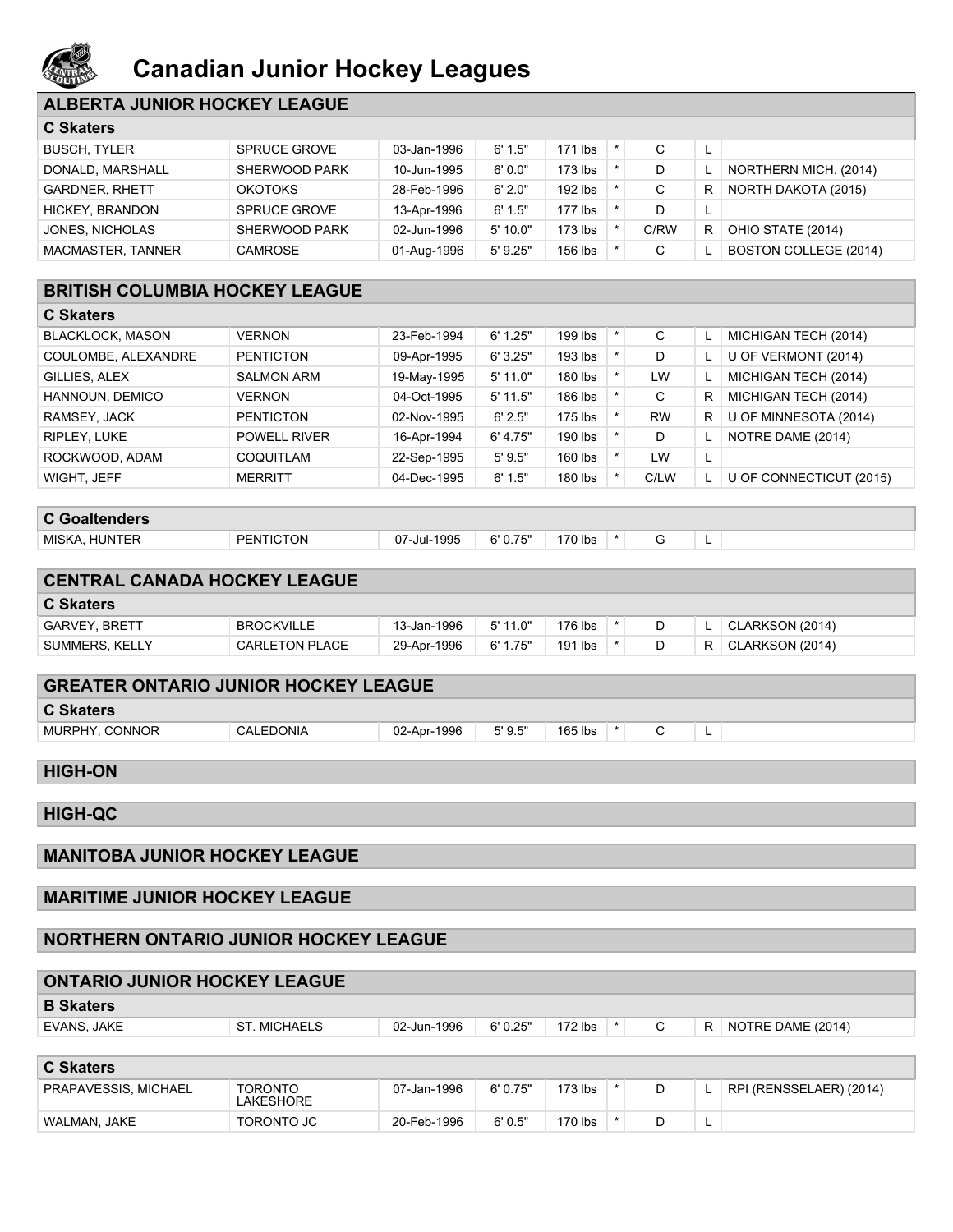

# **Canadian Junior Hockey Leagues**

### **QUEBEC AAA JR. HOCKEY LEAGUE**

**C Skaters**

GUEVREMONT, CHARLES SAINT-JEROME 14-Jan-1995 6'0.75" | 181 lbs | \* | C/LW | L

### **SASKATCHEWAN JUNIOR HOCKEY LEAGUE**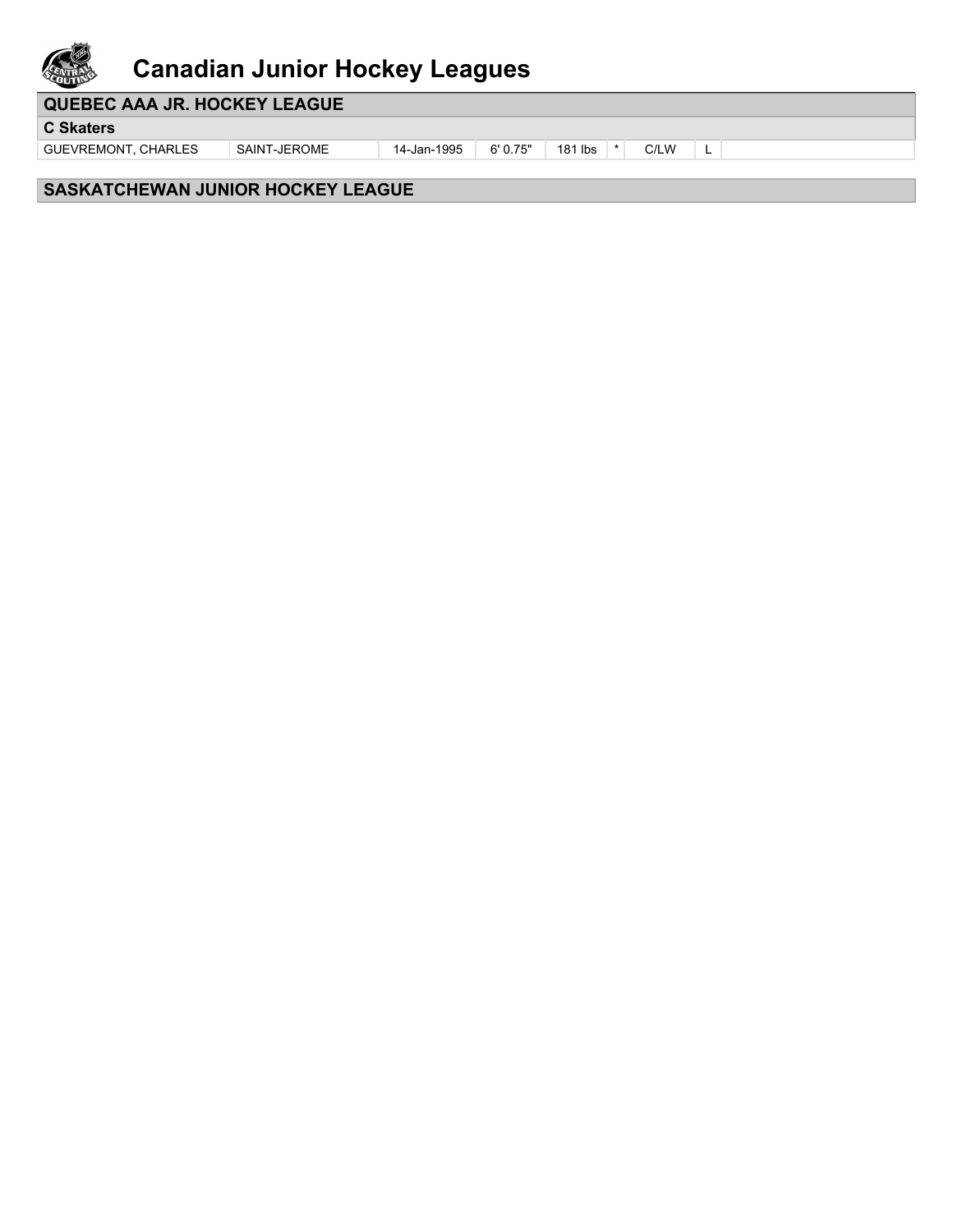

### **EASTERN HOCKEY LEAGUE**

| <b>NORTH AMERICAN HOCKEY LEAGUE</b>             |                                      |             |         |           |          |           |    |                  |
|-------------------------------------------------|--------------------------------------|-------------|---------|-----------|----------|-----------|----|------------------|
| <b>C</b> Skaters                                |                                      |             |         |           |          |           |    |                  |
| <b>BINDULIS, KRISTOFERS</b>                     | SOO EAGLES                           | 18-Sep-1995 | 6' 1.0" | $168$ lbs | $^\star$ | D         | ц. |                  |
| <b>TUOMIE, PARKER</b>                           | <b>WENATCHEE</b>                     | 31-Oct-1995 | 5'7.75" | $175$ lbs | $\star$  | <b>RW</b> | L. |                  |
| VON RUDEN, LOGAN                                | <b>MINNESOTA</b><br><b>MAGICIANS</b> | 29-Apr-1996 | 6'2.0"  | $187$ lbs |          | D         | R. |                  |
| <b>B</b> Goaltenders                            |                                      |             |         |           |          |           |    |                  |
|                                                 |                                      |             |         |           | $\star$  |           |    |                  |
| PERRY, CHASE                                    | <b>WENATCHEE</b>                     | 08-Feb-1996 | 6' 2.5" | 189 lbs   |          | G         | L. |                  |
| <b>C</b> Goaltenders                            |                                      |             |         |           |          |           |    |                  |
| <b>VOGLER, DREW</b>                             | <b>TOPEKA</b>                        | 22-Jul-1996 | 6'0.5"  | 200 lbs   | $\star$  | G         |    | MERRIMACK (2015) |
|                                                 |                                      |             |         |           |          |           |    |                  |
| UNITED STATES PREMIER HOCKEY LEAGUE - ELITE DIV |                                      |             |         |           |          |           |    |                  |

| UNITED STATES PREMIER HOCKEY LEAGUE - PREMIER DIV |                                |             |          |         |           |    |                                 |
|---------------------------------------------------|--------------------------------|-------------|----------|---------|-----------|----|---------------------------------|
| <b>B</b> Skaters                                  |                                |             |          |         |           |    |                                 |
| STARRETT, BEAU                                    | SOUTH SHORE                    | 01-Nov-1995 | 6' 4.75" | 195 lbs | LW        |    | <b>CORNELL (2014)</b>           |
|                                                   |                                |             |          |         |           |    |                                 |
| <b>C</b> Skaters                                  |                                |             |          |         |           |    |                                 |
| CARPENTER, ROBERT                                 | <b>ISLANDERS IHC</b>           | 16-Aug-1996 | 5'10.0"  | 183 lbs | C         | R. | <b>BOSTON UNIVERSITY (2015)</b> |
| <b>WINKLER, JAMES</b>                             | PORTLAND JR.<br><b>PIRATES</b> | 22-Apr-1996 | 6'2.5"   | 194 lbs | <b>RW</b> | R. | NORTHEASTERN (2014)             |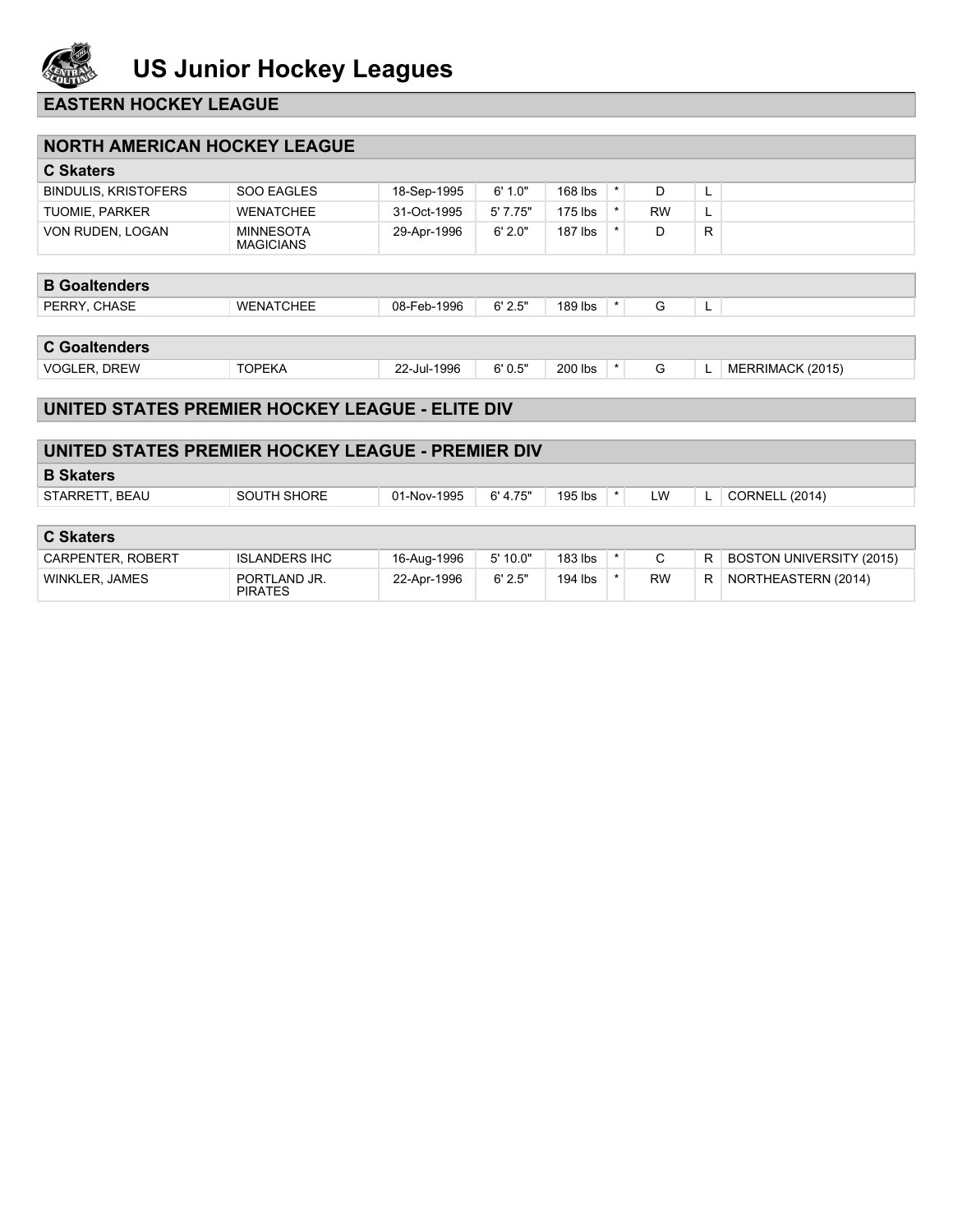

# **US High School East**

| <b>HIGH-CT</b> |
|----------------|
|----------------|

| <b>C</b> Skaters    |                    |             |            |           |    |    |                     |
|---------------------|--------------------|-------------|------------|-----------|----|----|---------------------|
| <b>BROPHY, WILL</b> | <b>WESTMINSTER</b> | 09-Aug-1996 | 6'3.5"     | $193$ lbs |    | R. |                     |
| GOBETZ, JAMES       | <b>SALISBURY</b>   | 06-Aug-1996 | 6'2.0"     | 188 lbs   |    | R. |                     |
| LEE, MIKE           | THE GUNNERY        | 25-Apr-1996 | 5' 11.25"  | $165$ lbs |    |    | U OF VERMONT (2015) |
| SMITH, MITCHELL     | <b>SALISBURY</b>   | 28-Aug-1996 | $5'$ 11.0" | $182$ lbs | LW |    | <b>YALE (2014)</b>  |
| SMITH, EVAN         | <b>SALISBURY</b>   | 28-Aug-1996 | 6'0.0"     | 190 lbs   | LW |    | <b>YALE (2014)</b>  |

### **C Goaltenders**

| .              |                    |             |          |         |  |   |             |
|----------------|--------------------|-------------|----------|---------|--|---|-------------|
| LISSAK, JOSEPH | <b>TAFT SCHOOL</b> | 19-Jul-1996 | 6' 1.5"  | 203 lbs |  | - |             |
| TUCKER, SAM    | CHOATE-ROSEMARY    | 16-Apr-1996 | 6' 1.25" | 177 lbs |  | - | YALE (2015) |

| <b>HIGH-MA</b>          |                                         |             |           |           |          |           |   |                         |
|-------------------------|-----------------------------------------|-------------|-----------|-----------|----------|-----------|---|-------------------------|
| <b>B</b> Skaters        |                                         |             |           |           |          |           |   |                         |
| DONATO, RYAN            | DEXTER SCHOOL                           | 09-Apr-1996 | 6' 0.25"  | 174 lbs   | $\star$  | C/LW      | L |                         |
|                         |                                         |             |           |           |          |           |   |                         |
| <b>C Skaters</b>        |                                         |             |           |           |          |           |   |                         |
| BRASSARD, JOHN-CLAUDE   | <b>NOBLES &amp;</b><br><b>GREENOUGH</b> | 29-Oct-1995 | 5' 10.0"  | 180 lbs   | $\star$  | D         | L |                         |
| COCHRANE, STEVEN        | <b>THAYER ACADEMY</b>                   | 12-Jul-1996 | 6' 4.75"  | 210 lbs   | $\star$  | D         | R |                         |
| FEENEY, WILLIAM         | DEXTER SCHOOL                           | 13-Oct-1995 | 6' 1.75"  | 202 lbs   | $\star$  | D         | L |                         |
| <b>GENDRON, MILES</b>   | <b>RIVERS ACADEMY</b>                   | 28-Jun-1996 | 6' 1.5"   | $173$ lbs | $\star$  | D         |   | U OF CONNECTICUT (2015) |
| <b>TURNER, MICHAEL</b>  | <b>CUSHING ACADEMY</b>                  | 23-Sep-1995 | 6' 1.5"   | 192 lbs   | $^\star$ | LW        | L |                         |
|                         |                                         |             |           |           |          |           |   |                         |
| <b>C</b> Goaltenders    |                                         |             |           |           |          |           |   |                         |
| <b>MCGOVERN, ROBERT</b> | <b>THAYER ACADEMY</b>                   | 24-Mar-1995 | 6' 4.0"   | 245 lbs   | $\star$  | G         | L |                         |
|                         |                                         |             |           |           |          |           |   |                         |
| <b>HIGH-NH</b>          |                                         |             |           |           |          |           |   |                         |
| <b>C Skaters</b>        |                                         |             |           |           |          |           |   |                         |
| <b>BIRD, TYLER</b>      | <b>KIMBALL UNION</b>                    | 14-Aug-1996 | 6' 1.5"   | 202 lbs   | $\star$  | <b>RW</b> | R | BROWN U (2015)          |
| DUDEK, JOEY             | <b>KIMBALL UNION</b>                    | 29-Jan-1996 | 5' 11.25" | 178 lbs   | $\star$  | C         | R | BOSTON COLLEGE (2014)   |
| FRANCO, DOMINIC         | <b>KIMBALL UNION</b>                    | 07-Jan-1996 | 6' 2.75"  | 183 lbs   |          | <b>RW</b> | R |                         |
|                         |                                         |             |           |           |          |           |   |                         |

| <b>HIGH-NJ</b>   |           |             |         |         |         |    |   |  |
|------------------|-----------|-------------|---------|---------|---------|----|---|--|
| <b>C Skaters</b> |           |             |         |         |         |    |   |  |
| OTTERMAN, CHAD   | DELBARTON | 13-Sep-1995 | 6' 2.5" | 192 lbs | $\star$ | LW | - |  |
|                  |           |             |         |         |         |    |   |  |

| <b>HIGH-NY</b>      |                            |             |         |         |   |  |
|---------------------|----------------------------|-------------|---------|---------|---|--|
| <b>C Skaters</b>    |                            |             |         |         |   |  |
| DESHARNAIS, VINCENT | NORTHWOOD<br><b>SCHOOL</b> | 29-May-1996 | 6' 6.0" | 200 lbs | R |  |
|                     |                            |             |         |         |   |  |

**HIGH-PA**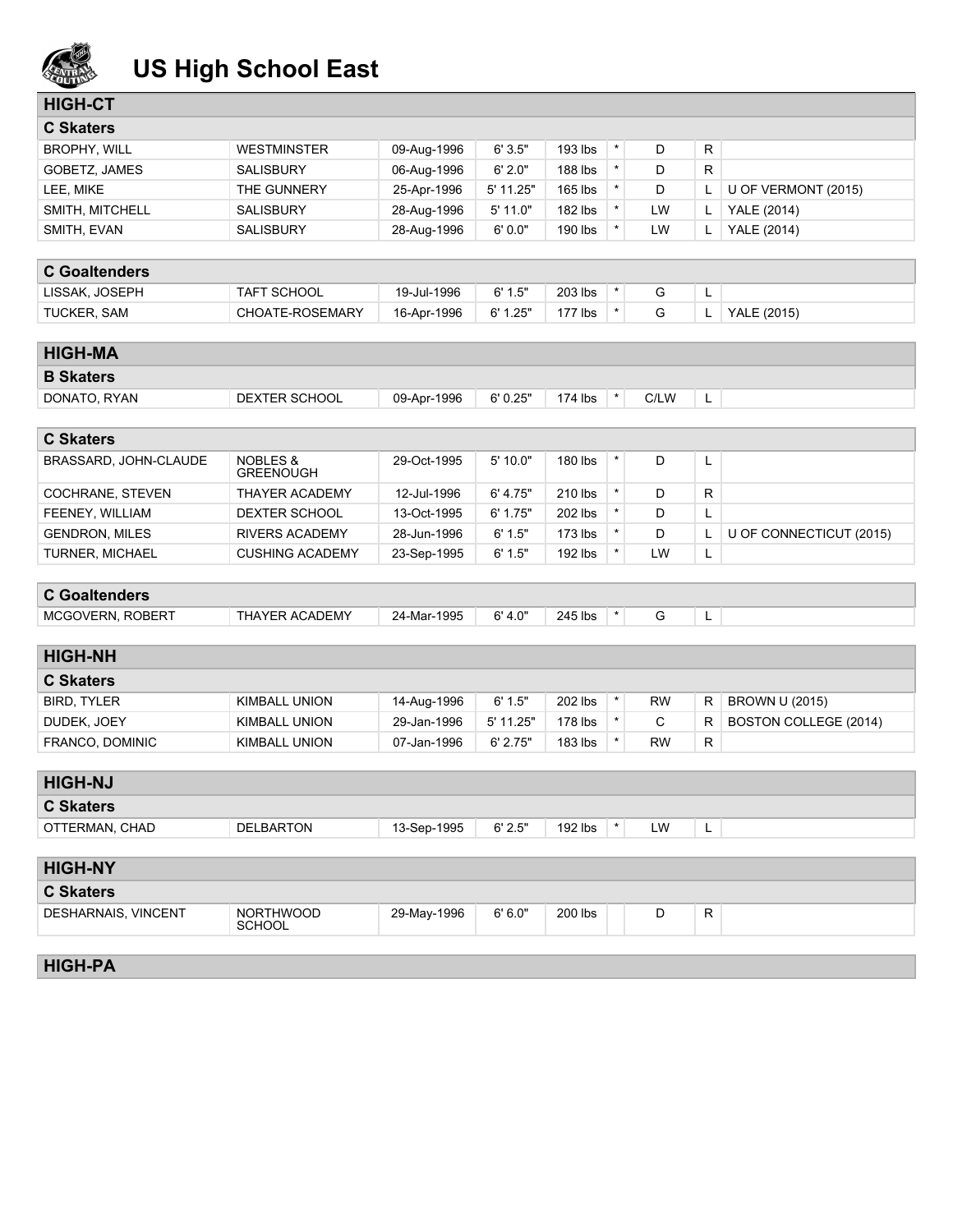

# **US High School East**

| <b>US MIDGET AAA EAST</b> |                                  |             |        |         |           |   |  |
|---------------------------|----------------------------------|-------------|--------|---------|-----------|---|--|
| <b>C Skaters</b>          |                                  |             |        |         |           |   |  |
| JADALLAH, LAYTHE          | <b>BELLE TIRE U18</b><br>(T1AAA) | 04-Jan-1996 | 6'0.0" | 184 lbs | <b>RW</b> | R |  |
| MERL, STEVEN              | BELLE TIRE U18<br>(T1AAA)        | 07-Feb-1996 | 6'2.5" | 182 lbs |           | R |  |

## **C Goaltenders**

| <b>JAKE</b><br>KIELLY. | <b>VICTORY HONDA U18</b><br>(T1AAA) | 10-Sep-1996 | 6' 2.25" | 184 lbs |  |  |
|------------------------|-------------------------------------|-------------|----------|---------|--|--|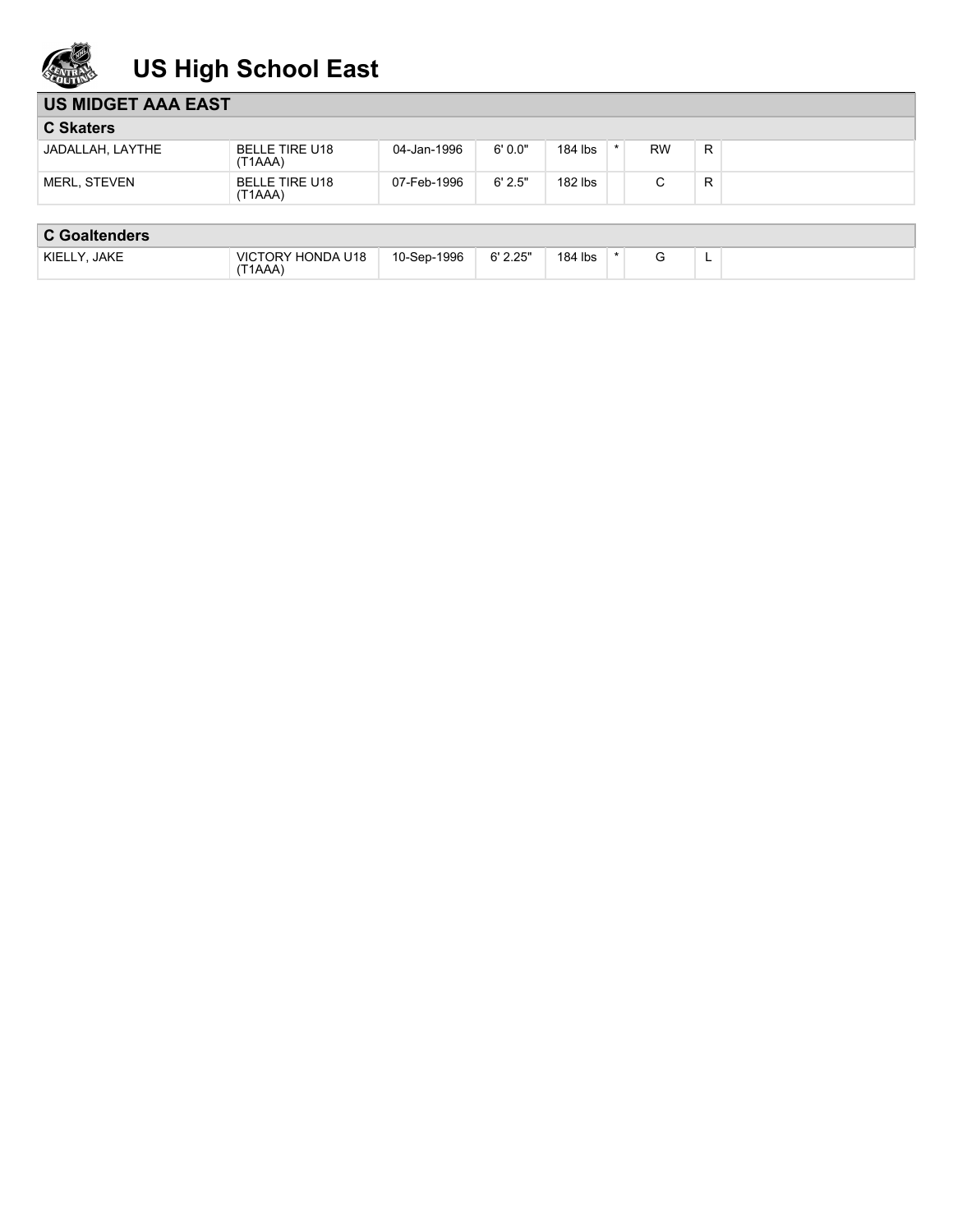

# **US High School West**

#### **HIGH-IN**

| <b>HIGH-MI</b>            |                                      |             |            |           |         |              |    |                              |
|---------------------------|--------------------------------------|-------------|------------|-----------|---------|--------------|----|------------------------------|
| <b>C Skaters</b>          |                                      |             |            |           |         |              |    |                              |
| <b>BROWN, CHRISTOPHER</b> | <b>CRANBROOK</b><br><b>KINGSWOOD</b> | 22-Feb-1996 | 6'0.0"     | $179$ lbs |         | C            | R. | <b>BOSTON COLLEGE (2015)</b> |
|                           |                                      |             |            |           |         |              |    |                              |
| <b>HIGH-MN</b>            |                                      |             |            |           |         |              |    |                              |
| <b>B</b> Skaters          |                                      |             |            |           |         |              |    |                              |
| SLATTERY, MITCHEL         | <b>HILL-MURRAY</b>                   | 20-Apr-1996 | $5'$ 11.5" | 185 lbs   | $\star$ | LW           | L. | ST. CLOUD STATE (2015)       |
| SPINNER, STEVEN           | <b>EDEN PRAIRIE</b>                  | 15-Dec-1995 | $5'$ 11.5" | 196 lbs   | $\star$ | C            | R. | NEBRASKA-OMAHA (2014)        |
|                           |                                      |             |            |           |         |              |    |                              |
| <b>C Skaters</b>          |                                      |             |            |           |         |              |    |                              |
| FALCONER, ALEXANDER       | SHATTUCK-ST.MARYS<br><b>PREP</b>     | 06-Apr-1996 | 6' 2.25"   | 184 lbs   | $\star$ | C            | L  |                              |
| MALMQUIST, DYLAN          | <b>EDINA HIGH</b>                    | 18-Aug-1996 | 5' 10.25"  | $171$ lbs | $\star$ | $\mathsf{C}$ | L  | NOTRE DAME (2015)            |
| NANNE, TYLER              | <b>EDINA HIGH</b>                    | 17-Mar-1996 | 5' 10.0"   | 174 lbs   | $\star$ | D.           | R  |                              |
| PHELPS, CHASE             | SHATTUCK-ST.MARYS<br><b>PREP</b>     | 26-Apr-1996 | 6'0.0"     | $175$ lbs | $\star$ | LW           | L  |                              |
| SHEEHY, TYLER             | <b>BURNSVILLE</b>                    | 20-Nov-1995 | 5'9.0"     | 180 lbs   | $\star$ | <b>RW</b>    | R. |                              |
| SNUGGERUD, LUC            | <b>EDEN PRAIRIE</b>                  | 18-Sep-1995 | 6'0.25"    | 180 lbs   |         | D            |    | NEBRASKA-OMAHA (2014)        |
| <b>WOLFF, NICK</b>        | <b>EAGAN</b>                         | 21-Jul-1996 | 6'3.5"     | 200 lbs   | $\star$ | D            | L  |                              |
|                           |                                      |             |            |           |         |              |    |                              |
| <b>HIGH-ND</b>            |                                      |             |            |           |         |              |    |                              |
|                           |                                      |             |            |           |         |              |    |                              |

#### **HIGH-WI C Skaters** BERKOVITZ, MATTHEW ASHWAUBENON 16-Feb-1996 6'1.0" 180 lbs \* D L U OF WISCONSIN (2014) GRAASKAMP, CHARLEY EAU CLAIRE<br>MEMORIAL 31-Jan-1996 6'0.75" 176 lbs \* C/RW R WATSON, COOPER APPLETON NORTH 18-Apr-1996 6' 2.25" | 172 lbs  $*$  D L

| <b>US MIDGET AAA WEST</b> |                                         |             |          |         |  |   |  |
|---------------------------|-----------------------------------------|-------------|----------|---------|--|---|--|
| <b>C</b> Goaltenders      |                                         |             |          |         |  |   |  |
| CLEARY SEAN               | <b>LAKE FOREST</b><br>ACADEMY (HIGH-IL) | 28-Oct-1995 | 6' 2.25" | 185 lbs |  | − |  |
|                           |                                         |             |          |         |  |   |  |

### **MIDWEST ELITE AAA HOCKEY LEAGUE**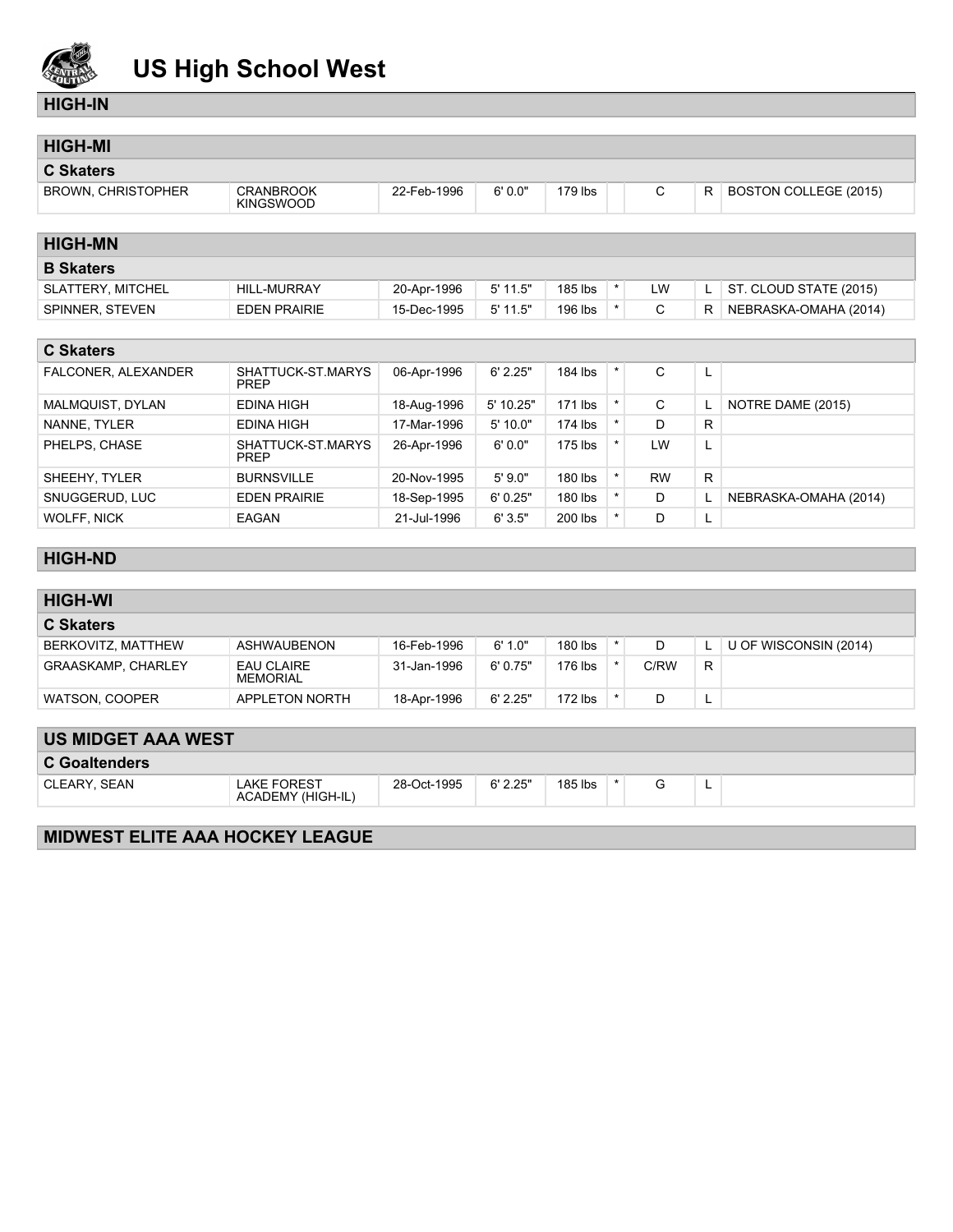

# **Players To Watch: November 14, 2013**

NCAA leagues are included.

Players have been identified using the following criteria:

- A Rating -- Indicates a 1st round candidate
- B Rating -- Indicates a 2nd/3rd round candidate
- C Rating -- Indicates a 4th/5th/6th round candidate
- LV (Limited Viewing) -- Injured players who have not had sufficient viewings to be categorized.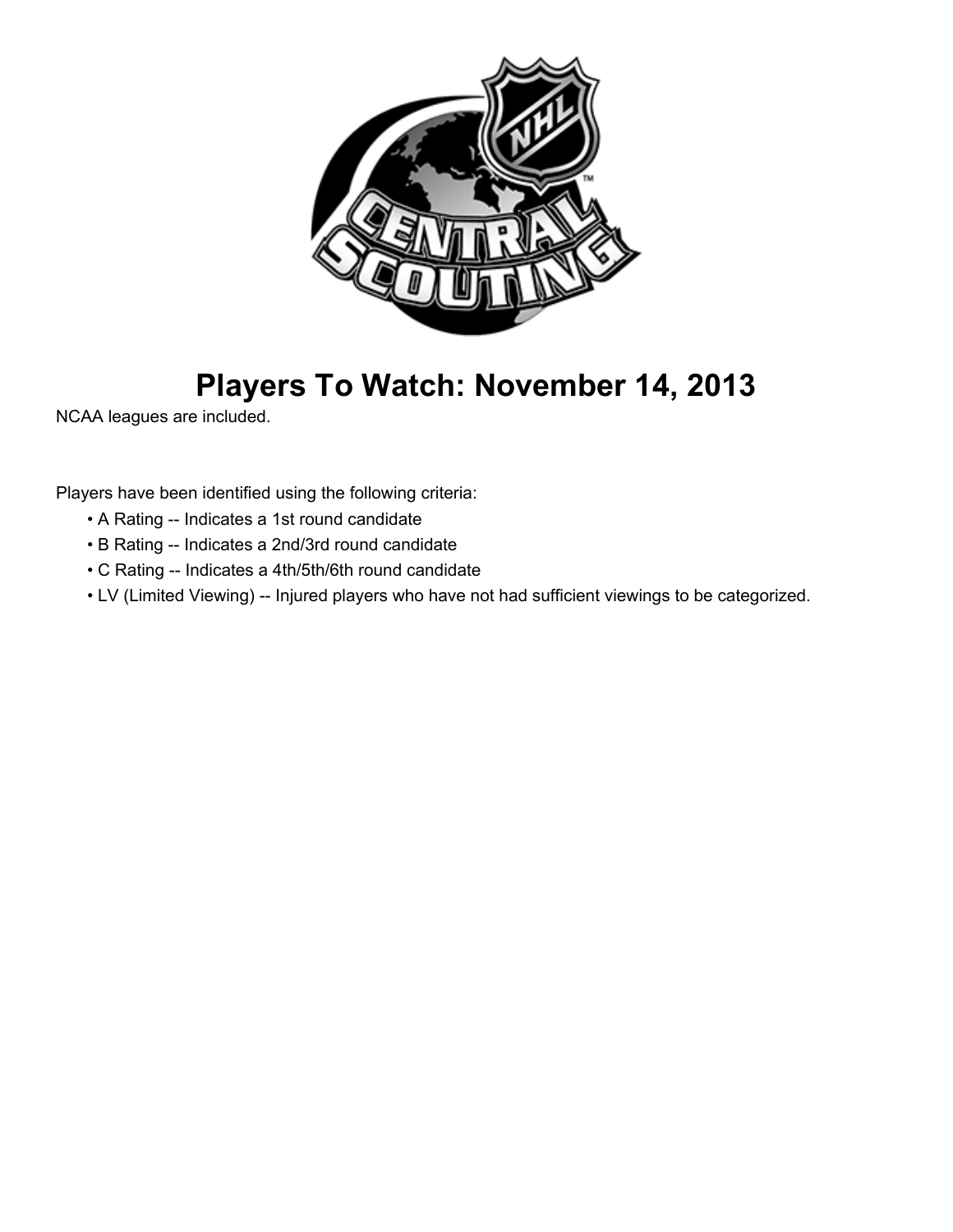

**NCAA Leagues**

## **NATIONAL COLLEGIATE HOCKEY CONFERENCE**

| <b>EASTERN COLLEGE ATHLETIC CONFERENCE</b>   |                       |             |            |                    |              |    |
|----------------------------------------------|-----------------------|-------------|------------|--------------------|--------------|----|
| <b>C</b> Skaters                             |                       |             |            |                    |              |    |
| LEWIS, CLINT                                 | <b>CORNELL</b>        | 12-Jan-1995 | 6' 2.5"    | 210 lbs            | D            | L  |
| RENO, PARKER                                 | RPI (RENSSELAER)      | 20-Jan-1995 | 6' 1.0"    | 205 lbs            | D            | R. |
|                                              |                       |             |            |                    |              |    |
| <b>HOCKEY EAST</b>                           |                       |             |            |                    |              |    |
| <b>C Skaters</b>                             |                       |             |            |                    |              |    |
| SAVAGE, SCOTT                                | <b>BOSTON COLLEGE</b> | 11-Apr-1995 | 6' 1.0"    | 171 lbs            | D            | L  |
|                                              |                       |             |            |                    |              |    |
| <b>A Goaltenders</b>                         |                       |             |            |                    |              |    |
| DEMKO, THATCHER                              | <b>BOSTON COLLEGE</b> | 08-Dec-1995 | 6'3.75"    | 192 lbs<br>$\star$ | G            | L  |
|                                              |                       |             |            |                    |              |    |
| <b>WESTERN COLLEGIATE HOCKEY ASSOCIATION</b> |                       |             |            |                    |              |    |
| <b>C Skaters</b>                             |                       |             |            |                    |              |    |
| HARMS, BRENDAN                               | <b>BEMIDJI STATE</b>  | 02-Dec-1994 | 6'0.0"     | 180 lbs            | <b>RW</b>    | R. |
|                                              |                       |             |            |                    |              |    |
| <b>ATLANTIC HOCKEY</b>                       |                       |             |            |                    |              |    |
|                                              |                       |             |            |                    |              |    |
| <b>BIG TEN CONFERENCE</b>                    |                       |             |            |                    |              |    |
| <b>C Skaters</b>                             |                       |             |            |                    |              |    |
| ALLEN, EVAN                                  | <b>U OF MICHIGAN</b>  | 03-Feb-1995 | $5'$ 10.0" | 200 lbs            | $\mathsf{C}$ | R  |
| KILE, ALEX                                   | <b>U OF MICHIGAN</b>  | 09-Jul-1994 | 5' 11.25"  | 190 lbs            | LW           | L  |
| LETTIERI, VINNI                              | <b>U OF MINNESOTA</b> | 06-Feb-1995 | 5'9.0"     | $182$ lbs          | C            | R. |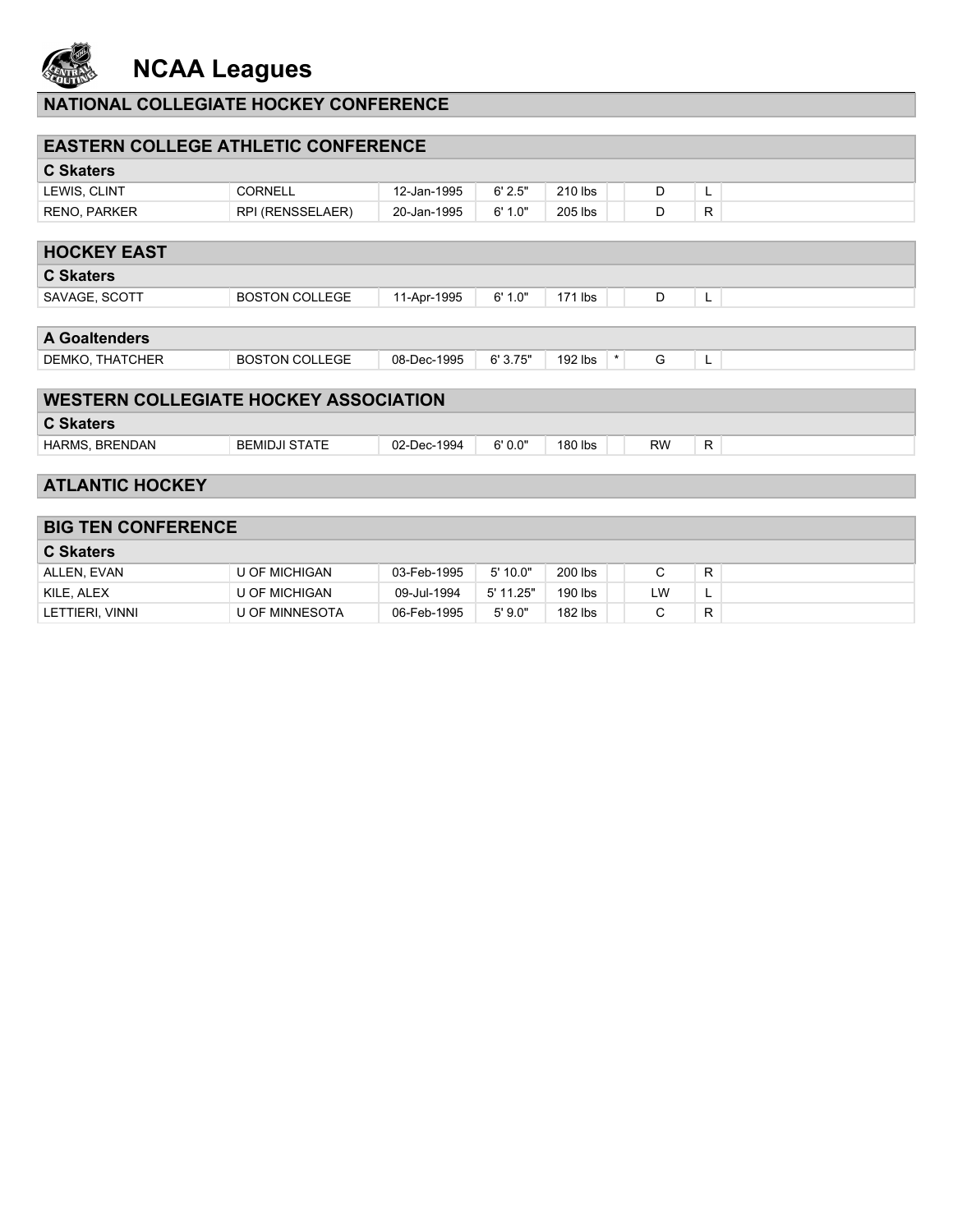

# **Players To Watch: November 14, 2013**

European leagues (by country) are included.

Players have been identified using the following criteria:

- A Rating -- Indicates a 1st round candidate
- B Rating -- Indicates a 2nd/3rd round candidate
- C Rating -- Indicates a 4th/5th/6th round candidate
- LV (Limited Viewing) -- Injured players who have not had sufficient viewings to be categorized.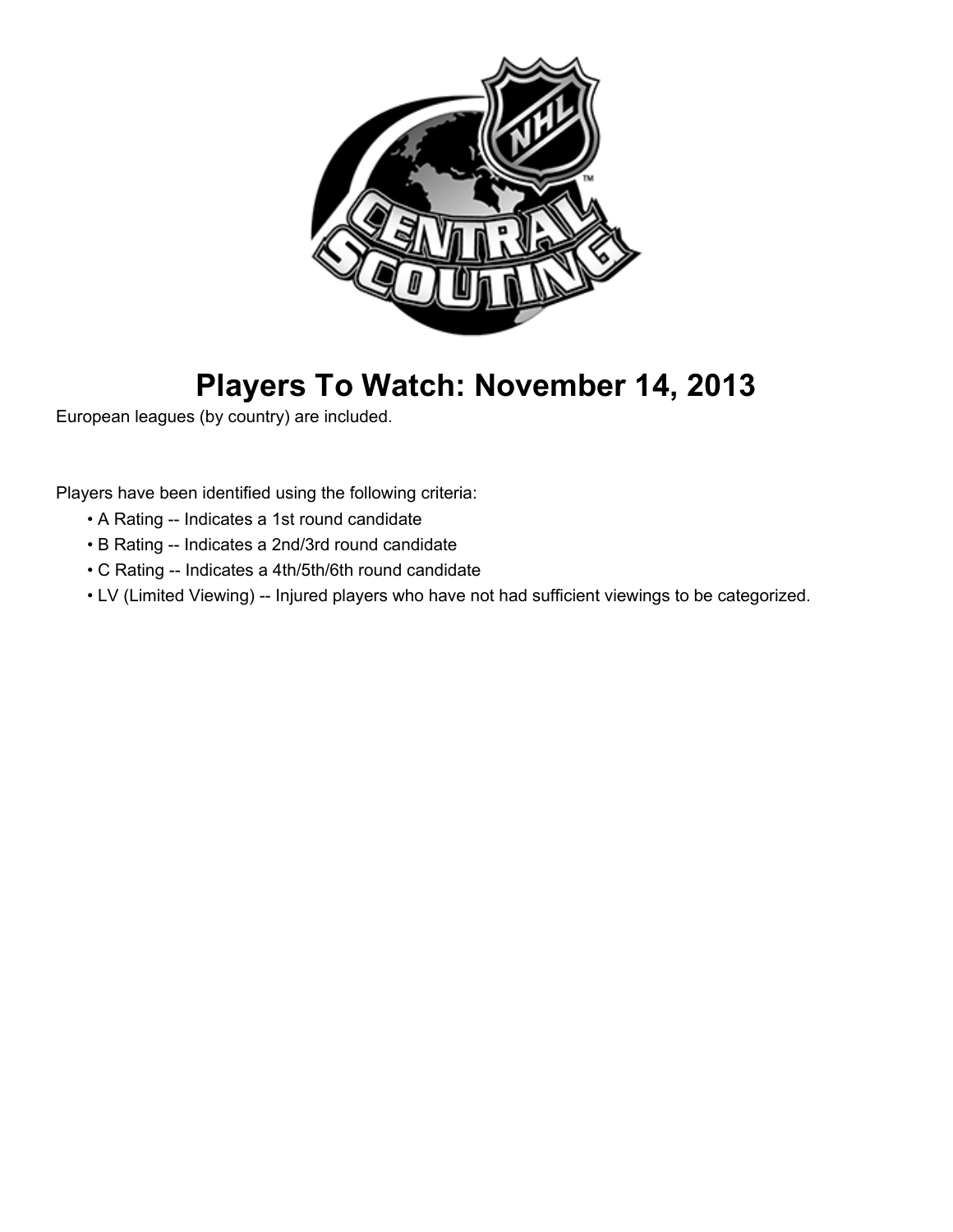

### **AUSTRIA**

| <b>FINLAND</b>        |                    |             |            |                       |           |   |
|-----------------------|--------------------|-------------|------------|-----------------------|-----------|---|
| <b>A Skaters</b>      |                    |             |            |                       |           |   |
| KAPANEN, KASPERI      | <b>KALPA</b>       | 23-Jul-1996 | 6'0.0"     | 180 lbs               | <b>RW</b> | R |
|                       |                    |             |            |                       |           |   |
| <b>C Skaters</b>      |                    |             |            |                       |           |   |
| ANTONEN, JOOSE        | <b>JYP</b>         | 28-Apr-1995 | 6' 1.5"    | 183 lbs               | LW        | R |
| <b>IKONEN, JUUSO</b>  | <b>JYP</b>         | 03-Jan-1995 | 5'9.0"     | 169 lbs               | LW        | R |
| KINNUNEN, SAKU        | <b>KALPA</b>       | 03-Jan-1995 | 5'9.0"     | 192 lbs               | С         | Г |
| MUSTONEN, ALEKSI      | <b>JOKERIT</b>     | 28-Mar-1995 | 5'9.0"     | 161 lbs               | С         | L |
| NIKKO, JONI           | <b>LUKKO</b>       | 31-May-1994 | 6' 2.0"    | 194 lbs               | LW        | L |
|                       |                    |             |            |                       |           |   |
| <b>B</b> Goaltenders  |                    |             |            |                       |           |   |
| HUSSO, VILLE          | <b>HIFK</b>        | 06-Feb-1995 | 6' 2.0"    | 192 lbs               | G         | L |
|                       |                    |             |            |                       |           |   |
| <b>FINLAND-2</b>      |                    |             |            |                       |           |   |
|                       |                    |             |            |                       |           |   |
| <b>FINLAND-3</b>      |                    |             |            |                       |           |   |
|                       |                    |             |            |                       |           |   |
| FINLAND-JR.           |                    |             |            |                       |           |   |
| <b>B Skaters</b>      |                    |             |            |                       |           |   |
| LAMMIKKO, JUHO        | ASSAT JR.          | 29-Jan-1996 | 6' 2.5"    | $\star$<br>189 lbs    | <b>RW</b> | L |
|                       |                    |             |            |                       |           |   |
| <b>C Skaters</b>      |                    |             |            |                       |           |   |
| HONKANEN, MANU        | TPS JR.            | 29-Apr-1996 | $5'$ 11.0" | $\star$<br>180 lbs    | LW        | R |
| KALAPUDAS, ANTTI      | KARPAT JR.         | 22-Feb-1996 | 6'0.0"     | $\star$<br>161 lbs    | C         | Г |
| KESKITALO, MIRO       | <b>JOKERIT JR.</b> | 16-Feb-1996 | 6' 2.0"    | $\star$<br>176 lbs    | D         | L |
| KIVIRANTA, JOEL       | <b>JOKERIT JR.</b> | 23-Mar-1996 | 5'10.0"    | $\star$<br>167 lbs    | <b>RW</b> | L |
| LAMSA, TEEMU          | TPS JR.            | 06-Feb-1996 | 6' 3.25"   | $\star$<br>200 lbs    | С         | R |
| <b>MAEKINEN, MIRO</b> | JOKERIT JR.        | 27-Apr-1996 | 5' 10.5"   | $\star$<br>163 lbs    | C         | L |
| MAEKINEN, ATTE        | <b>JOKERIT JR.</b> | 27-Apr-1996 | 5' 9.75"   | $\star$<br>167 lbs    | LW        | Г |
| MAKINEN, ATTE         | TAPPARA JR.        | 17-May-1995 | 6' 3.0"    | 206 lbs               | D         | R |
| REPO, SEBASTIAN       | PELICANS JR.       | 23-Jun-1996 | $5'$ 11.0" | 150 lbs               | <b>RW</b> | R |
| ROUHIAINEN, JERE      | TAPPARA JR.        | 16-Jan-1996 | 6'0.5"     | $\star$<br>165 lbs    | D         | L |
| SOPANEN, EETU         | PELICANS JR.       | 24-Apr-1996 | 6' 5.0"    | 222 lbs<br>$^{\star}$ | D         | L |
| TUULOLA, JONI         | HPK JR.            | 01-Jan-1996 | 6' 2.5"    | $\star$<br>180 lbs    | D         | L |
| VAINOLA, VILLE        | PELICANS JR.       | 09-Jan-1996 | 6'0.0"     | $\star$<br>174 lbs    | D         | L |
|                       |                    |             |            |                       |           |   |
| <b>B</b> Goaltenders  |                    |             |            |                       |           |   |
| KAHKONEN, KAAPO       | BLUES JR.          | 16-Aug-1996 | 6' 1.5"    | 209 lbs<br>$^\star$   | G         | L |
|                       |                    |             |            |                       |           |   |
| <b>C</b> Goaltenders  |                    |             |            |                       |           |   |
| SAARI, MIKAEL         | ILVES JR.          | 27-Aug-1996 | 6' 1.25"   | 178 lbs<br>$^\star$   | G         | L |
|                       |                    |             |            |                       |           |   |
| <b>FINLAND-JR. 2</b>  |                    |             |            |                       |           |   |
|                       |                    |             |            |                       |           |   |
| <b>RUSSIA</b>         |                    |             |            |                       |           |   |
| <b>B Skaters</b>      |                    |             |            |                       |           |   |

TKACHYOV, VLADIMIR OMSK 05-Oct-1995 5'9.0" | 146 lbs | LW R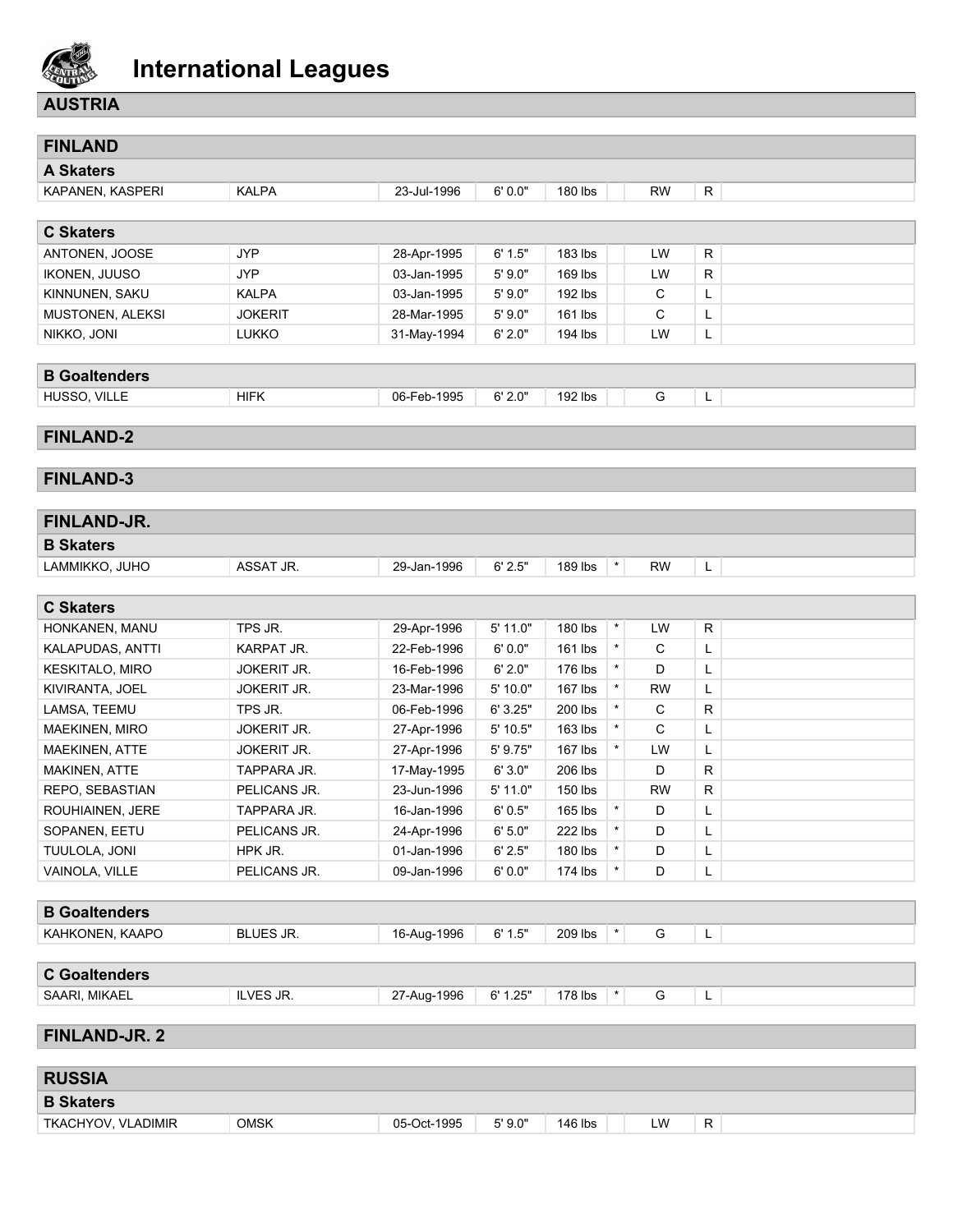

| <b>RUSSIA-2</b>  |                 |             |        |                        |    |   |  |
|------------------|-----------------|-------------|--------|------------------------|----|---|--|
| C Skaters        |                 |             |        |                        |    |   |  |
| KOSHELEV, SEMYON | UST-KAMENOGORSK | 11-Jan-1996 | 6'0.0" | 172 $\,\mathsf{lbs}\,$ | LW | - |  |
|                  |                 |             |        |                        |    |   |  |

### **RUSSIA-3**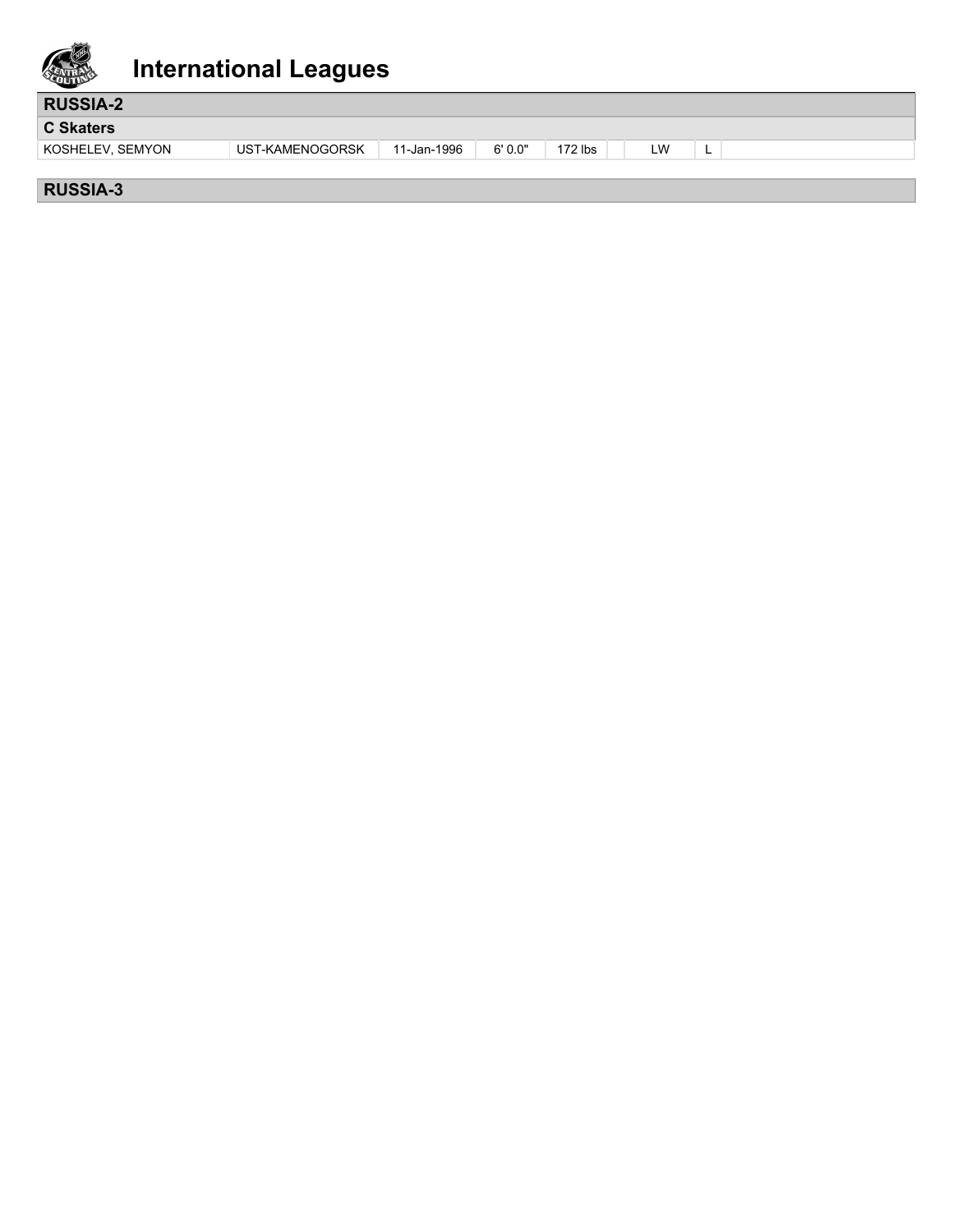

| <b>RUSSIA-JR.</b>       |                         |             |            |           |           |              |  |
|-------------------------|-------------------------|-------------|------------|-----------|-----------|--------------|--|
| <b>A Skaters</b>        |                         |             |            |           |           |              |  |
| NEKOLENKO, ARKHIP       | SPARTAK 2               | 11-Mar-1996 | 6' 2.0"    | 176 lbs   | LW        | R            |  |
|                         |                         |             |            |           |           |              |  |
| <b>B</b> Skaters        |                         |             |            |           |           |              |  |
| CHEREPANOV, NIKITA      | YAROSLAVL 2             | 19-Nov-1995 | 6'3.0"     | 202 lbs   | D         | L            |  |
| GAVRIKOV, VLADISLAV     | YAROSLAVL 2             | 21-Nov-1995 | 6' 2.0"    | 191 lbs   | D         | Г            |  |
| KAMENEV, VLADISLAV      | <b>MAGNITOGORSK2</b>    | 12-Aug-1996 | 6' 2.0"    | 176 lbs   | LW        | L            |  |
| NASYBULLIN, EDWARD      | KAZAN 2                 | 18-Feb-1996 | 5'9.0"     | 157 lbs   | D         | R            |  |
| OGIYENKO, YEGOR         | CSKA <sub>2</sub>       | 10-Mar-1996 | 5' 11.0"   | 180 lbs   | D         | L            |  |
| SHAROV, ALEXANDER       | CSKA <sub>2</sub>       | 05-Nov-1995 | 6' 2.0"    | 187 lbs   | LW        | L            |  |
| SVETLAKOV, ANDREI       | CSKA <sub>2</sub>       | 06-Apr-1996 | 6'0.0"     | 191 lbs   | RW        | L            |  |
| <b>VORONKOV, EVGENI</b> | CSKA <sub>2</sub>       | 12-Mar-1996 | 6' 1.0"    | 191 lbs   | D         | L            |  |
|                         |                         |             |            |           |           |              |  |
| <b>C Skaters</b>        |                         |             |            |           |           |              |  |
| DEMIDOV, NIKOLAI        | SPARTAK <sub>2</sub>    | 16-Nov-1995 | 6'0.0"     | 187 lbs   | D         | L            |  |
| DENISENKO, NIKOLAI      | YAROSLAVL 2             | 14-Feb-1996 | 6'0.0"     | 176 lbs   | <b>RW</b> | Г            |  |
| DERVUK, ILYA            | OMSK <sub>2</sub>       | 09-Jul-1996 | 6'0.0"     | $172$ lbs | D         | L            |  |
| <b>IGUMNOV, IVAN</b>    | MVD BALASHIKHA 2        | 29-Jun-1996 | 5'9.0"     | 163 lbs   | <b>RW</b> | L            |  |
| <b>KLECHKIN, SERGEI</b> | SPARTAK <sub>2</sub>    | 21-Feb-1996 | $5'$ 11.0" | 154 lbs   | RW        | L            |  |
| KOPIYENKO, ROMAN        | <b>KHABAROVSK2</b>      | 05-Nov-1995 | 5' 7.0"    | 145 lbs   | RW        | L            |  |
| KORSHKOV, YEGOR         | YAROSLAVL 2             | 10-Jul-1996 | 6'3.0"     | 170 lbs   | <b>RW</b> | L            |  |
| KRASKOVSKY, PAVEL       | YAROSLAVL 2             | 11-Sep-1996 | 6' 4.0"    | 187 lbs   | С         | L            |  |
| <b>KRUGLIKOV, IVAN</b>  | <b>MYTISCHI 2</b>       | 16-Aug-1996 | 6'0.0"     | 176 lbs   | LW        | L            |  |
| LAUTA, ARTUR            | OMSK <sub>2</sub>       | 14-Feb-1996 | 5' 11.0"   | 169 lbs   | <b>RW</b> | $\mathsf{R}$ |  |
| LEBEDEV, DMITRY         | YEKATERINBURG 2         | 27-Nov-1995 | 6' 5.0"    | 176 lbs   | D         | L            |  |
| LELIN, YEGOR            | SKA ST.<br>PETERSBURG 2 | 09-Jul-1996 | 5' 11.0"   | 172 lbs   | LW        | L            |  |
| MARIN, MARK             | KAZAN 2                 | 15-Jun-1996 | 6' 1.0"    | $187$ lbs | D         | L            |  |
| NIKOLAYEV, ANDREI       | YEKATERINBURG 2         | 17-May-1996 | 6'3.0"     | 176 lbs   | D         | Г            |  |
| ORLOV, YEGOR            | <b>MVD BALASHIKHA 2</b> | 20-Jul-1996 | 6'0.0"     | 176 lbs   | D         | L            |  |
| ORLOVICH-GRUDKOV, DENIS | SKA ST.<br>PETERSBURG 2 | 03-Nov-1995 | 6'0.0"     | 174 lbs   | LW        | L            |  |
| SILAYEV, IVAN           | CSKA <sub>2</sub>       | 21-Jan-1996 | 5'9.0"     | 176 lbs   | <b>RW</b> | L            |  |
| SKVORTSOV, ILYA         | YAROSLAVL 2             | 14-Sep-1996 | 5' 11.0"   | 191 lbs   | LW        | L            |  |
| <b>TSVETKOV, YEGOR</b>  | YAROSLAVL 2             | 02-Feb-1996 | 5' 11.0"   | 178 lbs   | D         | L            |  |
| <b>UGOLNIKOV, ANTON</b> | OMSK <sub>2</sub>       | 27-Jun-1996 | 5' 11.0"   | 174 lbs   | <b>RW</b> | L            |  |
| VALENTSOV, VLADISLAV    | SKA ST.<br>PETERSBURG 2 | 15-Sep-1996 | 6' 2.0"    | 185 lbs   | D         | L            |  |
| ZHDAKIN, PAVEL          | MVD BALASHIKHA 2        | 18-Feb-1996 | 6' 1.0"    | 176 lbs   | LW        | L            |  |
| ZHULDIKOV, NIKITA       | <b>CHELYABINSK 2</b>    | 16-Aug-1996 | 6'3.0"     | 196 lbs   | D         | L            |  |
| ZUB, ARTYOM             | KHABAROVSK 2            | 03-Oct-1995 | 6' 1.0"    | 179 lbs   | D         | R            |  |
|                         |                         |             |            |           |           |              |  |
| <b>B</b> Goaltenders    |                         |             |            |           |           |              |  |
| SHESTERKIN, IGOR        | SPARTAK 2               | 30-Dec-1995 | 6' 1.0"    | 187 lbs   | G         | L            |  |
|                         |                         |             |            |           |           |              |  |
| <b>C</b> Goaltenders    |                         |             |            |           |           |              |  |
| KOROBOV, SERGEI         | SKA ST.<br>PETERSBURG 2 | 12-Mar-1996 | 6'3.0"     | 202 lbs   | G         | L            |  |
| NOVITSKY, VYACHESLAV    | OMSK <sub>2</sub>       | 15-Jan-1996 | 6'0.0"     | 175 lbs   | G         | L.           |  |

STAROSTIN, IVAN NOVOKUZNETSK 2 19-May-1996 5'11.0" 156 lbs G L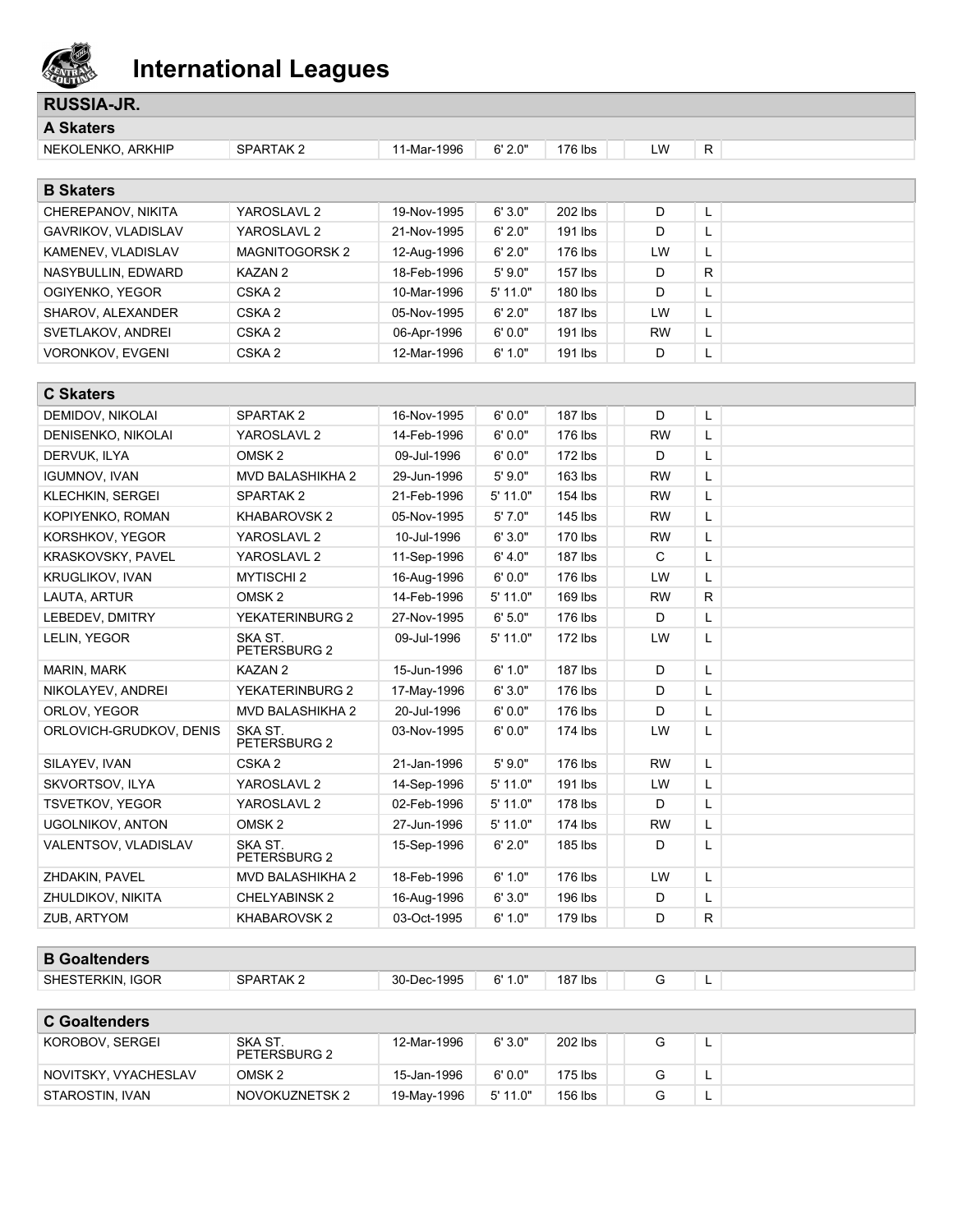

| <b>SWEDEN</b>           |                  |             |            |                    |           |    |  |
|-------------------------|------------------|-------------|------------|--------------------|-----------|----|--|
| <b>A Skaters</b>        |                  |             |            |                    |           |    |  |
| NYLANDER, WILLIAM       | <b>MODO</b>      | 01-May-1996 | 5' 11.0"   | $\star$<br>169 lbs | C/RW      | R. |  |
| VRANA, JAKUB            | <b>LINKOPING</b> | 28-Feb-1996 | $5'$ 11.0" | $\star$<br>185 lbs | C         | L. |  |
|                         |                  |             |            |                    |           |    |  |
| <b>B</b> Skaters        |                  |             |            |                    |           |    |  |
| WALLMARK, LUCAS         | LULEA            | 05-Sep-1995 | 6'0.0"     | 176 lbs            | C         | L. |  |
|                         |                  |             |            |                    |           |    |  |
| <b>C Skaters</b>        |                  |             |            |                    |           |    |  |
| HEDBERG, EDVIN          | <b>MODO</b>      | 29-Jan-1994 | 5' 11.0"   | $174$ lbs          | <b>RW</b> | L. |  |
|                         |                  |             |            |                    |           |    |  |
| <b>SWEDEN-2</b>         |                  |             |            |                    |           |    |  |
| <b>A Skaters</b>        |                  |             |            |                    |           |    |  |
| PASTRNAK, DAVID         | SODERTALJE       | 25-May-1996 | 6'0.0"     | $\star$<br>167 lbs | <b>RW</b> | R  |  |
|                         |                  |             |            |                    |           |    |  |
| <b>B</b> Skaters        |                  |             |            |                    |           |    |  |
| <b>BORGMAN, ANDREAS</b> | <b>TIMRA</b>     | 18-Jun-1995 | 6'0.0"     | 191 lbs            | D         | L  |  |
|                         |                  |             |            |                    |           |    |  |
| <b>SWEDEN-3</b>         |                  |             |            |                    |           |    |  |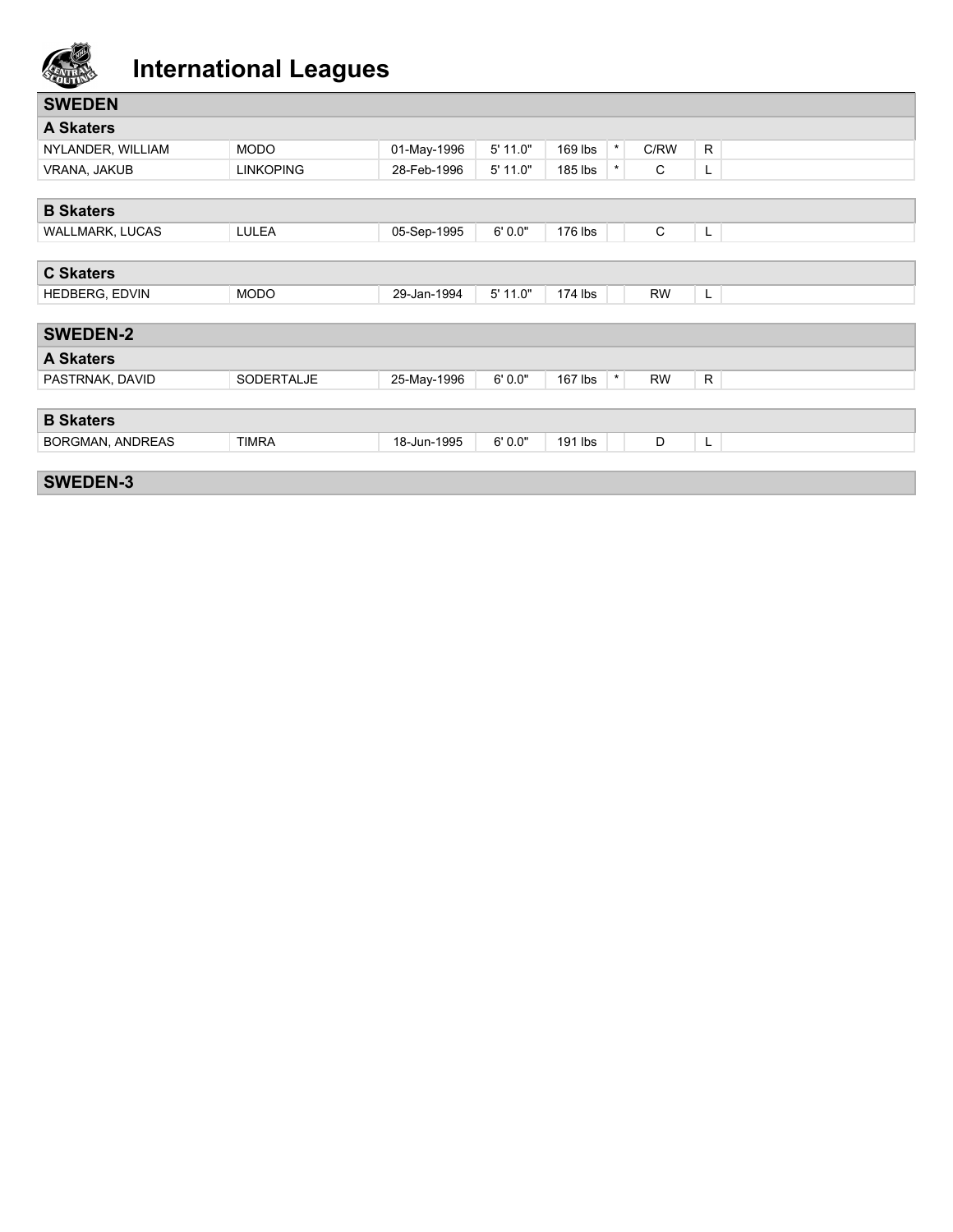

#### **SWEDEN-JR.**

| <b>B</b> Skaters              |                     |             |             |           |         |           |    |  |
|-------------------------------|---------------------|-------------|-------------|-----------|---------|-----------|----|--|
| AHO, SEBASTIAN                | SKELLEFTEA JR.      | 17-Feb-1996 | $5'$ 9.25"  | $165$ lbs | $\star$ | D         |    |  |
| <b>BERGMAN, JULIUS</b>        | <b>FROLUNDA JR.</b> | 02-Nov-1995 | 6' 1.0"     | $187$ lbs |         | D         | R  |  |
| ELGESTAL, KEVIN               | <b>FROLUNDA JR.</b> | 29-May-1996 | 6' 1.0"     | 176 lbs   |         | <b>RW</b> | R. |  |
| FIALA, KEVIN                  | HV 71 JR.           | 22-Jul-1996 | 5'10.0"     | 180 lbs   |         | <b>LW</b> | L. |  |
| JOHANSSON, EMIL               | HV 71 JR.           | 06-May-1996 | $5'$ 11.75" | 194 lbs   |         | D         | ┗  |  |
| KARLSSON, ANTON               | FROLUNDA JR.        | 03-Aug-1996 | 6' 1.25"    | $187$ lbs | $\star$ | <b>RW</b> | ч. |  |
| <b>KEMPE, ADRIAN</b>          | MODO JR.            | 13-Sep-1996 | 6' 1.5"     | $187$ lbs | $\star$ | LW        | L. |  |
| LINDBLOM, OSKAR               | <b>BRYNAS JR.</b>   | 15-Aug-1996 | 6' 1.25"    | 191 lbs   |         | <b>LW</b> | ч. |  |
| <b>MUZITO BAGENDA, DANIEL</b> | MODO JR.            | 16-Jun-1996 | 6' 1.0"     | 198 lbs   |         | LW        | L. |  |
| OLLAS MATTSSON, ADAM          | DJURGARDEN JR.      | 30-Jul-1996 | 6' 4.0"     | 209 lbs   |         | D         | ┗  |  |
| PETTERSSON, MARKUS            | SKELLEFTEA JR.      | 08-May-1996 | 6' 4.0"     | $167$ lbs |         | D         | ┗  |  |
| PILUT, LAWRENCE               | HV 71 JR.           | 30-Dec-1995 | $5'$ 11.0"  | $165$ lbs |         | D         |    |  |

#### **C Skaters**

| <b>FARJESTAD JR.</b> | 06-Jun-1995 | 6' 4.0"     | 180 lbs   |         | LW        | L  |  |
|----------------------|-------------|-------------|-----------|---------|-----------|----|--|
| MODO JR.             | 25-Mar-1996 | 6'0.0"      | $165$ lbs |         | D         | L. |  |
| DJURGARDEN JR.       | 21-Jan-1996 | 6'3.25"     | 189 lbs   | $\star$ | D         | L. |  |
| FROLUNDA JR.         | 31-May-1996 | 6'3.5"      | 191 lbs   |         | LW        | L. |  |
| LINKOPING JR.        | 12-Jun-1996 | $5'$ 11.25" | 176 lbs   | $\star$ | D         | L  |  |
| <b>BRYNAS JR.</b>    | 10-Mar-1995 | 6'3.0"      | $187$ lbs |         | D         | L. |  |
| <b>FARJESTAD JR.</b> | 31-Mar-1996 | 6'0.0"      | 176 lbs   |         | <b>RW</b> | R. |  |
| SKELLEFTEA JR.       | 29-Jun-1996 | 6'0.0"      | 198 lbs   | $\star$ | <b>RW</b> | L. |  |
| ROGLE JR.            | 30-Mar-1996 | $5'$ 10.5"  | $167$ lbs |         | C         | L. |  |
| FROLUNDA JR.         | 22-Feb-1996 | 6' 2.0"     | 196 lbs   |         | D         | L. |  |
| VASTERAS JR.         | 31-Aug-1995 | 6' 2.0"     | $178$ lbs |         | D         | R. |  |
| <b>BRYNAS JR.</b>    | 03-Jun-1995 | $5'$ 11.0"  | 176 lbs   |         | D         | L. |  |
| SKELLEFTEA JR.       | 02-Dec-1995 | 5'10.0"     | $172$ lbs |         | D         | R. |  |
| <b>BRYNAS JR.</b>    | 24-Jan-1996 | 6'0.0"      | $185$ lbs |         | C         | L. |  |
| LINKOPING JR.        | 25-Aug-1996 | 6' 1.0"     | $165$ lbs | $\star$ | <b>RW</b> | R. |  |
| OREBRO JR.           | 02-Mar-1996 | 6'0.5"      | 180 lbs   |         | <b>RW</b> | R. |  |
|                      |             |             |           |         |           |    |  |

#### **B Goaltenders**

| <b>ERIKSSON, JESPER</b> | SKELLEFTEA JR. | 14-Aug-1996 | 5' 11.0" | $183$ lbs |  |          |
|-------------------------|----------------|-------------|----------|-----------|--|----------|
| JOHANSSON, JONAS        | BRYNAS JR.     | 19-Sep-1995 | 6' 3.75" | 196 lbs   |  | -        |
| SODERSTROM, LINUS       | DJURGARDEN JR. | 23-Aug-1996 | 6'3.5"   | $187$ lbs |  | <u>ь</u> |

### **SWEDEN-JR. U18**

| <b>CZREP</b>     |                 |             |            |           |           |   |
|------------------|-----------------|-------------|------------|-----------|-----------|---|
| <b>B</b> Skaters |                 |             |            |           |           |   |
| JENYS, PAVEL     | <b>BRNO</b>     | 02-Apr-1996 | 6' 2.5"    | 192 lbs   |           | ∽ |
| KASE, ONDREJ     | <b>CHOMUTOV</b> | 08-Nov-1995 | $5'$ 11.0" | $165$ lbs | <b>RW</b> | R |

## **CZREP-2**

**CZREP-3**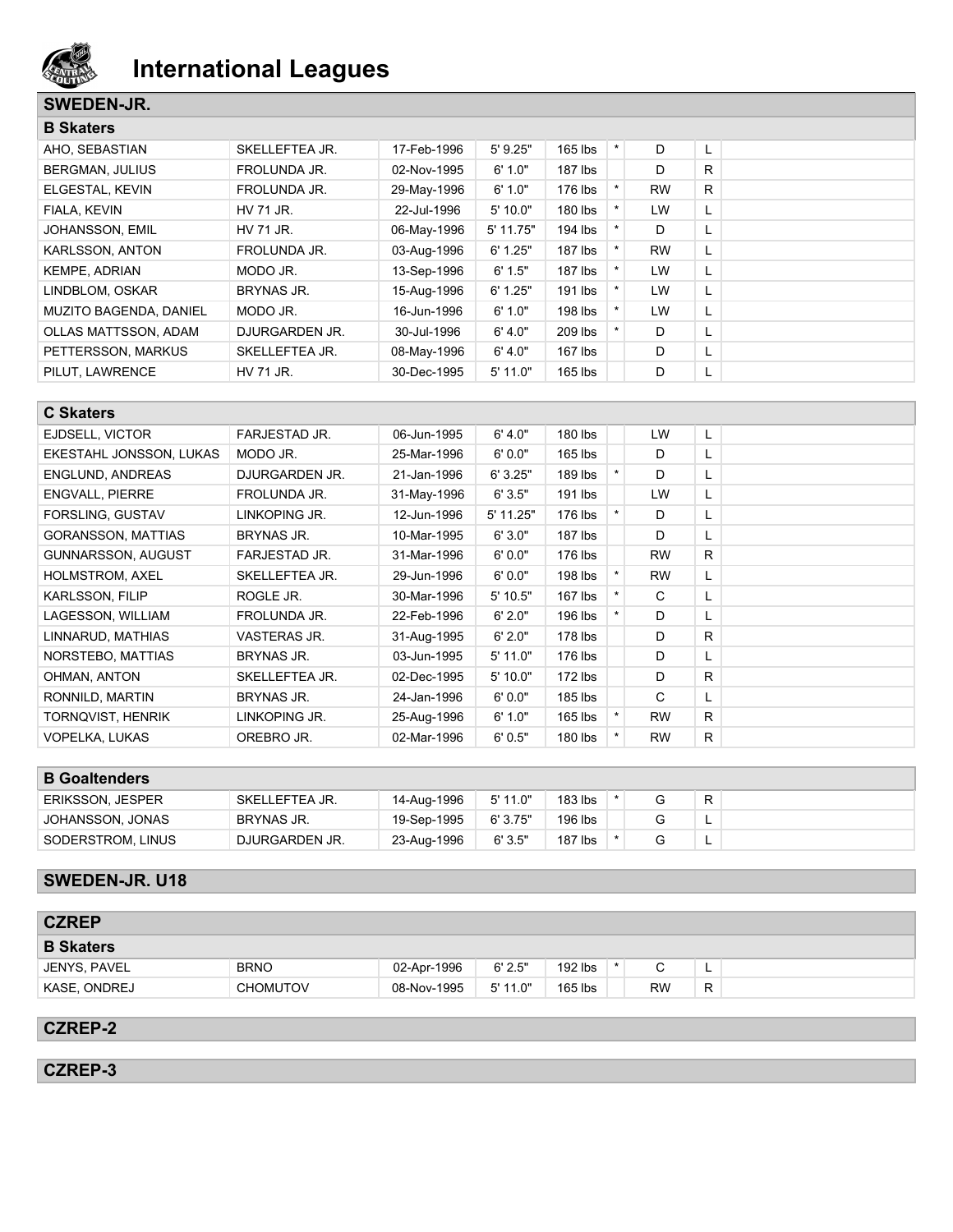

| <b>CZREP-JR.</b>         |               |             |            |         |         |           |    |  |
|--------------------------|---------------|-------------|------------|---------|---------|-----------|----|--|
| <b>B Skaters</b>         |               |             |            |         |         |           |    |  |
| PYROCHTA, FILIP          | LIBEREC JR.   | 24-Jun-1996 | 6'0.0"     | 176 lbs | $\star$ | D         | L  |  |
|                          |               |             |            |         |         |           |    |  |
| <b>C Skaters</b>         |               |             |            |         |         |           |    |  |
| ABDUL, JINDRICH          | VSETIN JR.    | 01-Feb-1996 | 6'0.0"     | 167 lbs |         | <b>RW</b> | L  |  |
| CERMAK, ROMAN            | JIHLAVA JR.   | 25-Oct-1995 | $5'$ 11.0" | 165 lbs |         | D         | L  |  |
| HAVLIN, TOMAS            | LIBEREC JR.   | 13-Jul-1996 | 6' 1.0"    | 176 lbs |         | D         | L  |  |
| MASIN, DOMINIK           | SLAVIA JR.    | 01-Feb-1996 | 6' 2.0"    | 189 lbs | $\star$ | D         | L  |  |
| MIKLIS, ONDREJ           | SPARTA JR.    | 05-May-1996 | 6'0.5"     | 178 lbs | $\star$ | D         | L  |  |
| RASNER, ALEX             | OLOMOUC JR.   | 12-Feb-1996 | 5' 11.25"  | 178 lbs | $\star$ | D         | Г  |  |
| SCOTKA, JAN              | VSETIN JR.    | 20-May-1996 | 6' 1.0"    | 176 lbs | $\star$ | D         | L  |  |
| <b>VESELY, RADEK</b>     | CHOMUTOV JR.  | 05-May-1996 | 6'0.0"     | 187 lbs | $\star$ | <b>RW</b> | L  |  |
| <b>VOZENILEK, DANIEL</b> | PARDUBICE JR. | 10-Feb-1996 | 6' 2.5"    | 187 lbs |         | <b>RW</b> | L. |  |
| ZOHORNA, RADIM           | BRNO JR.      | 29-Apr-1996 | 6'6.0"     | 209 lbs | $\star$ | <b>RW</b> | L  |  |
|                          |               |             |            |         |         |           |    |  |
| <b>C</b> Goaltenders     |               |             |            |         |         |           |    |  |
| VANECEK, VITEK           | LIBEREC JR.   | 09-Jan-1996 | 6'0.75"    | 180 lbs | $\star$ | G         | L  |  |
|                          |               |             |            |         |         |           |    |  |
| <b>CZREP-JR. 2</b>       |               |             |            |         |         |           |    |  |
|                          |               |             |            |         |         |           |    |  |
| <b>SLOVAKIA</b>          |               |             |            |         |         |           |    |  |
| <b>C Skaters</b>         |               |             |            |         |         |           |    |  |
| KOYS, PATRIK             | SLOVAKIA U20  | 24-Oct-1995 | $5'$ 11.0" | 170 lbs |         | LW        | L  |  |
| SKALICKY, PAVOL          | SLOVAKIA U20  | 09-Oct-1995 | 6'5.0"     | 180 lbs |         | C         | R  |  |
|                          |               |             |            |         |         |           |    |  |
| <b>SLOVAKIA-2</b>        |               |             |            |         |         |           |    |  |
| <b>C Skaters</b>         |               |             |            |         |         |           |    |  |
| <b>KRAJNAK, MARTIN</b>   | SLOVAKIA U18  | 18-Mar-1996 | 6'0.0"     | 168 lbs |         | C         | L  |  |
| ROMANCIK, LADISLAV       | SLOVAKIA U18  | 26-Jan-1996 | 6'3.5"     | 187 lbs | $\star$ | D         | R  |  |
|                          |               |             |            |         |         |           |    |  |
| <b>C</b> Goaltenders     |               |             |            |         |         |           |    |  |
| PAJPACH, MAXIMILIAN      | SLOVAKIA U18  | 04-Jan-1996 | 6' 1.25"   | 207 lbs | $\star$ | G         | L  |  |
|                          |               |             |            |         |         |           |    |  |
| <b>SLOVAKIA-3</b>        |               |             |            |         |         |           |    |  |
|                          |               |             |            |         |         |           |    |  |
| <b>SLOVAKIA-JR.</b>      |               |             |            |         |         |           |    |  |
|                          |               |             |            |         |         |           |    |  |
| <b>SLOVAKIA-JR. 2</b>    |               |             |            |         |         |           |    |  |
|                          |               |             |            |         |         |           |    |  |
| <b>SWISS</b>             |               |             |            |         |         |           |    |  |
| <b>C Skaters</b>         |               |             |            |         |         |           |    |  |
| FAZZINI, LUCA            | LUGANO        | 17-Mar-1995 | 5'9.0"     | 185 lbs |         | LW        | R  |  |
|                          |               |             |            |         |         |           |    |  |
| <b>SWISS-2</b>           |               |             |            |         |         |           |    |  |
| <b>C Skaters</b>         |               |             |            |         |         |           |    |  |
| HELDNER, FABIAN          | <b>VISP</b>   | 24-Jun-1996 | 6' 4.0"    | 213 lbs |         | D         | R  |  |
| SCHMUTZ, SILVIO          | THURGAU       | 18-Jul-1996 | 6' 2.0"    | 194 lbs |         | D         | L. |  |
|                          |               |             |            |         |         |           |    |  |

**SWISS-3**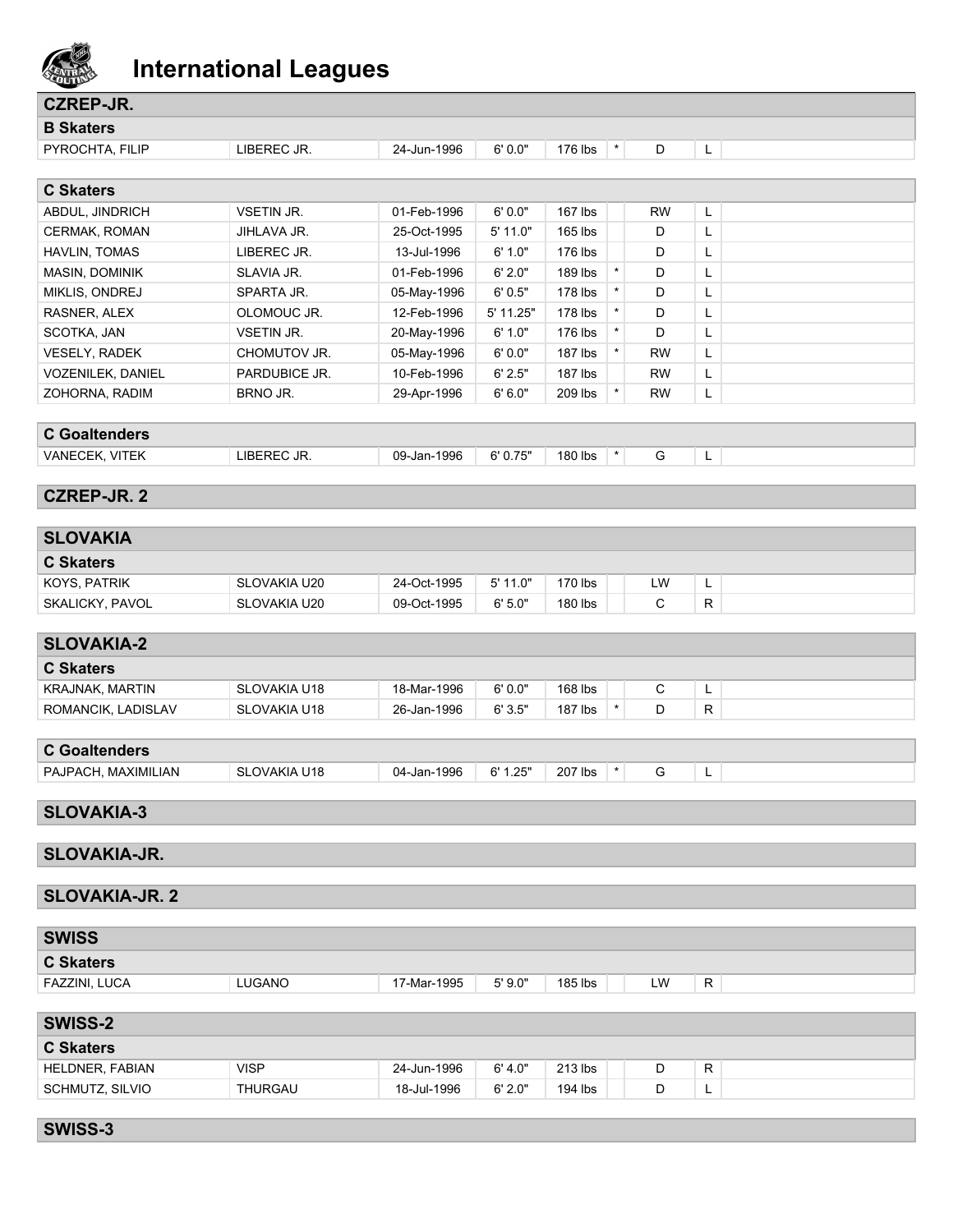

### **SWISS-JR.**

| <b>C</b> Skaters        |                   |             |            |           |           |          |  |
|-------------------------|-------------------|-------------|------------|-----------|-----------|----------|--|
| <b>BRANDLI, PATRICK</b> | ZUG JR.           | 23-Sep-1995 | 6'0.0"     | 181 lbs   | C         | R.       |  |
| HISCHIER, LUCA          | BERN JR.          | 16-Feb-1995 | 6' 1.0"    | 189 lbs   | C         | ц.       |  |
| <b>HOGGER, FABIO</b>    | <b>KLOTEN JR.</b> | 28-Jun-1995 | 6'0.0"     | 169 lbs   | C         | R.       |  |
| KINDSCHI, SIMON         | DAVOS JR.         | 11-May-1996 | 6'3.25"    | 216 lbs   | D         | ш.       |  |
| MAURER, CEDRIC          | ZUG JR.           | 24-Feb-1996 | $5'$ 11.0" | $157$ lbs | D         | <u>.</u> |  |
| RITZ, ANDY              | LANGNAU JR.       | 12-Feb-1996 | 5'10.0"    | 168 lbs   | C         | R.       |  |
| ROD, NOAH               | <b>GENEVE JR.</b> | 07-Jun-1996 | 6'0.0"     | 188 lbs   | <b>RW</b> | L.       |  |
| TRISCONI, NOELE         | AMBRIJR.          | 08-May-1996 | 5'7.0"     | 150 lbs   | LW        | R.       |  |

|  |  |  | <b>C</b> Goaltenders |
|--|--|--|----------------------|
|--|--|--|----------------------|

| DESCLOUX,<br>. GAUTHIER | <b>GENEVE JR.</b> | 23-Jul-1996 | 5' 10.5" | $162$ lbs |  |  |
|-------------------------|-------------------|-------------|----------|-----------|--|--|
| <b>SENN, GILLES</b>     | DAVOS JR.         | 01-Mar-1996 | 6' 4.0"  | 190 lbs   |  |  |

### **SWISS-JR. 2**

### **BELARUS**

### **BELARUS-2**

#### **BELARUS JR.**

| <b>DENMARK</b>        |                      |             |          |           |    |              |  |
|-----------------------|----------------------|-------------|----------|-----------|----|--------------|--|
| <b>C Skaters</b>      |                      |             |          |           |    |              |  |
| AAGAARD, MIKKEL       | <b>FREDERIKSHAVN</b> | 18-Oct-1995 | 5' 11.0" | 150 lbs   | LW | L            |  |
| <b>JENSEN, MARKUS</b> | <b>HERNING</b>       | 22-May-1996 | 5' 11.0" | 168 lbs   | C  | L            |  |
| KROGSGAARD, ANDERS    | <b>ESBJERG</b>       | 19-Apr-1996 | 5' 10.0" | 168 lbs   | D  | $\mathsf{R}$ |  |
| <b>LASSEN, MATIAS</b> | <b>RODOVRE</b>       | 15-Mar-1996 | 6'0.0"   | 176 lbs   | D  | L            |  |
|                       |                      |             |          |           |    |              |  |
| <b>C</b> Goaltenders  |                      |             |          |           |    |              |  |
| SORENSEN, GEORGE      | <b>HERNING</b>       | 15-May-1995 | 5' 10.0" | $172$ lbs | G  | L            |  |
|                       |                      |             |          |           |    |              |  |
| <b>DENMARK-2</b>      |                      |             |          |           |    |              |  |
| <b>C</b> Goaltenders  |                      |             |          |           |    |              |  |
| LILLIE, THOMAS        | <b>VOJENS</b>        | 11-Mar-1996 | 5' 11.0" | $172$ lbs | G  | L            |  |
|                       |                      |             |          |           |    |              |  |
| <b>DENMARK-JR.</b>    |                      |             |          |           |    |              |  |
|                       |                      |             |          |           |    |              |  |
| <b>GERMANY</b>        |                      |             |          |           |    |              |  |
| <b>C</b> Goaltenders  |                      |             |          |           |    |              |  |
| REICH, KEVIN          | <b>EHC MUNCHEN</b>   | 26-Oct-1995 | 6' 1.25" | 198 lbs   | G  | L            |  |
|                       |                      |             |          |           |    |              |  |
| <b>GERMANY-2</b>      |                      |             |          |           |    |              |  |
| <b>C Skaters</b>      |                      |             |          |           |    |              |  |
| WAGNER, FABIO         | LANDSHUT CANN.       | 17-Sep-1995 | 6'0.0"   | $187$ lbs | D  | L            |  |
|                       |                      |             |          |           |    |              |  |
| <b>GERMANY-3</b>      |                      |             |          |           |    |              |  |